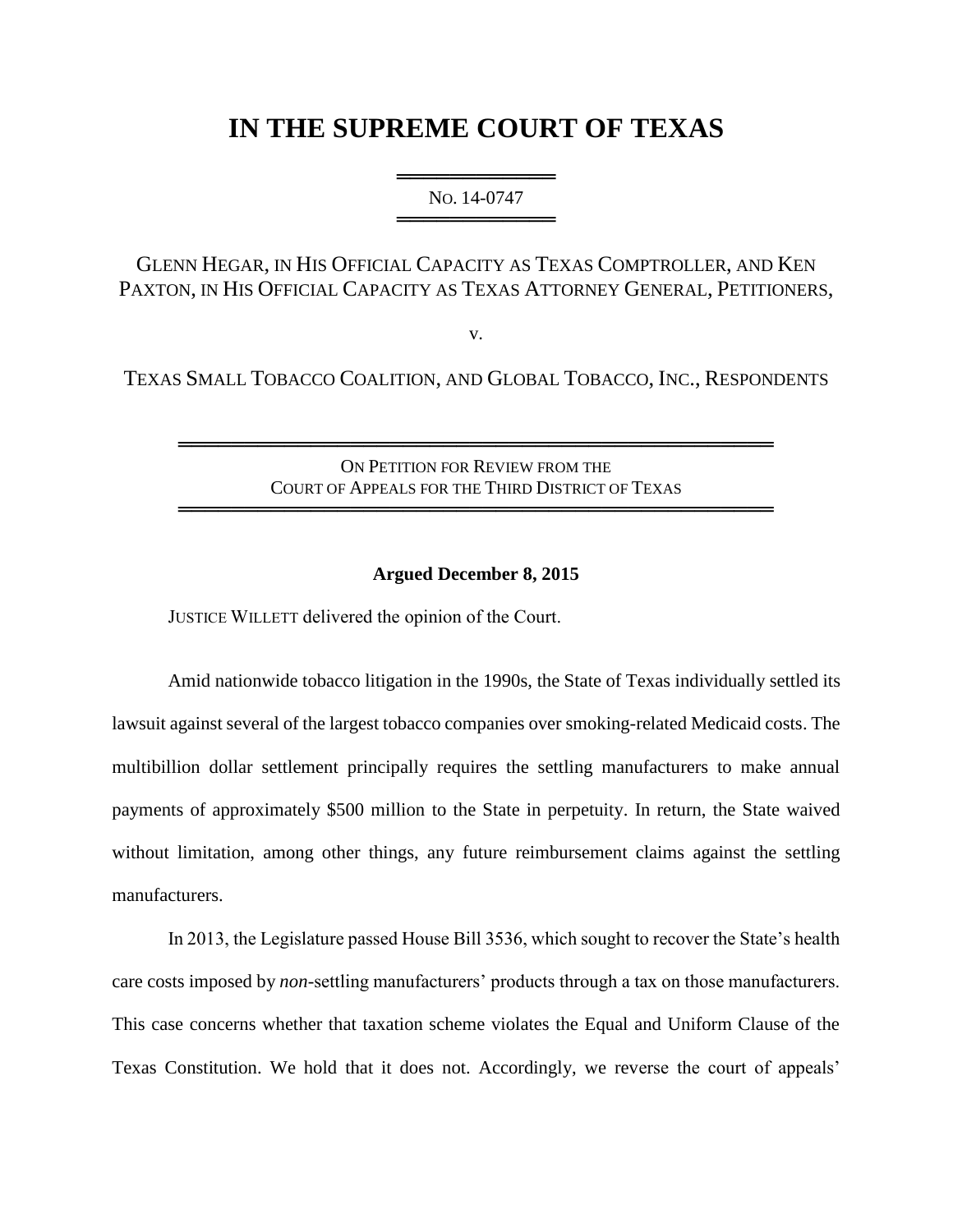judgment and remand to that court for consideration of the non-settling manufacturers' remaining challenges to the tax.

**I**

In this case, we write against the backdrop of national tobacco litigation, a momentous era culminating in some of the largest and most extensive civil litigation settlements in American history. We begin with an overview of the tobacco liability claims of the 1990s before turning to the facts of this case.

#### **A**

This case arises in part from historic litigation that buffeted the tobacco industry in the last decade of the twentieth century. The Lone Star State was a significant player in that litigation. Just over twenty years ago, Texas sued several of the nation's leading tobacco companies, asserting violations of numerous state and federal fraud, racketeering, antitrust, conspiracy, and other laws.

Texas's claims were that these companies knowingly misrepresented their products as safe and targeted minors in their advertisements. More than 40 states filed similar suits against the tobacco industry. The companies' collective defense faltered, however, when one of the companies, Liggett, settled with Texas and several other states (the Liggett Settlement), agreeing in large part to cooperate with the states in their suits against the remaining defendants. As relevant here, Liggett agreed to make annual payments to the states, and the states waived their claims against Liggett. The Liggett Settlement led to settlement negotiations involving the remaining defendants that culminated in a nationwide settlement and state-specific settlements.

The Liggett Settlement prompted serious settlement discussions between the states and the remaining tobacco defendants. Shortly thereafter, the states and tobacco defendants executed a Memorandum of Understanding and Proposed Resolution (Proposed Resolution). The Proposed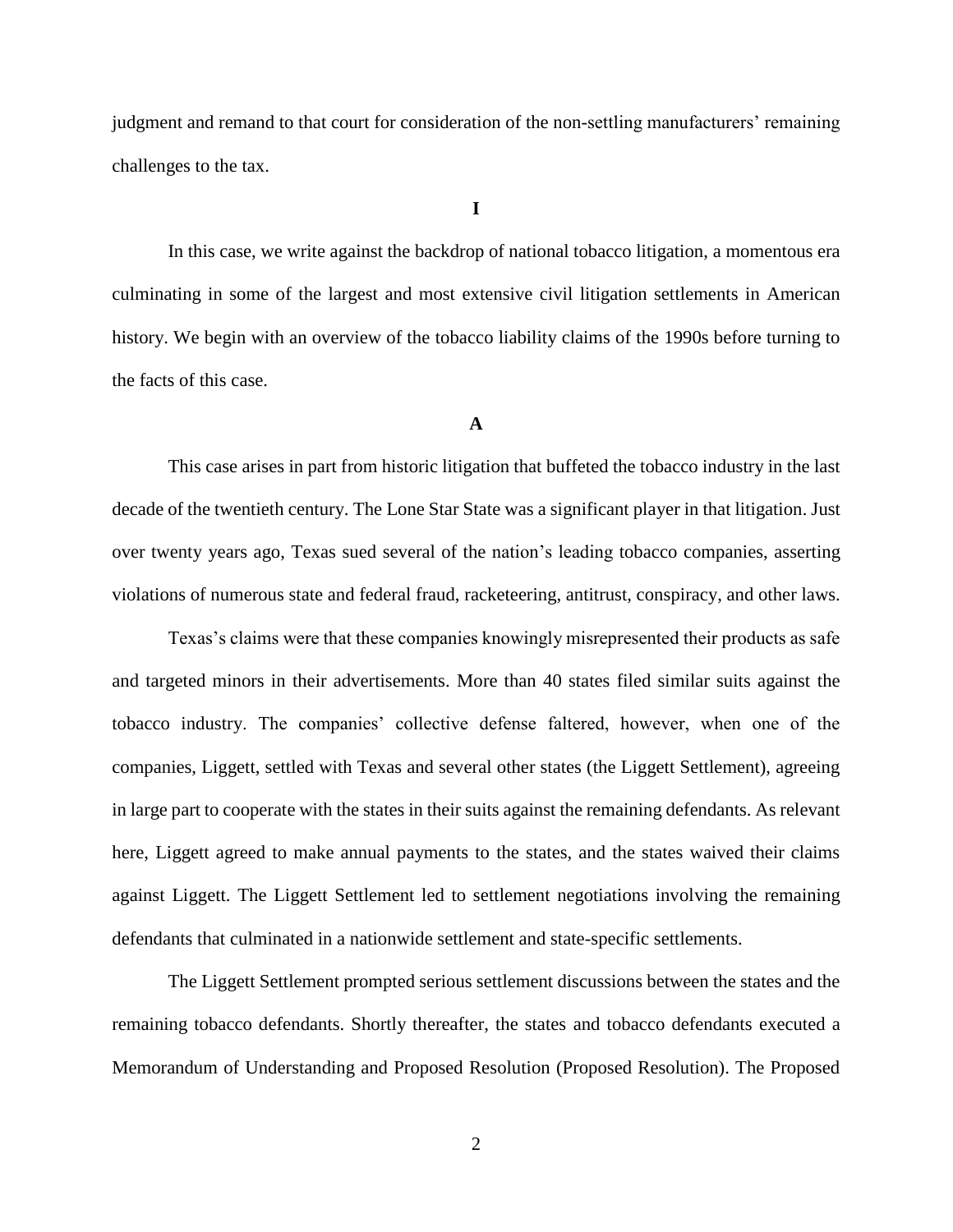Resolution sought "to forge an unprecedented national resolution of the principal issues and controversies associated with the manufacture, marketing and sale of tobacco products in the United States." According to the Proposed Resolution, federal legislation would provide the vehicle for implementing the solution and ensuring "comprehensive regulation of the tobacco industry while preserving the right of individuals to assert claims for compensation."

The Proposed Resolution would primarily require the remaining defendants to make annual payments in perpetuity "to fund health benefits program expenditures and to establish and fund a tobacco products liability judgments and settlement fund." Those payments would total approximately \$368.5 billion over the first 25 years. The payments would be adjusted for inflation and changes in the defendants' sales. The Proposed Resolution would also impose significant limitations on the defendants' marketing of their products. In return, the states would waive their claims against the defendants as well as future claims arising from the sale or use of tobacco products. The Proposed Resolution never became federal law, but it would serve as the blueprint for several settlements in the following months.

The Master Settlement Agreement (MSA) was the largest of the subsequent settlements, involving 46 states plus American territories and the District of Columbia (collectively, settling states). Under the MSA, the settling states released past, pending, and future claims against the remaining defendants (deemed "participating manufacturers") that sought "recovery for Medicaid and other public health expenses incurred in the treatment of smoking-induced illnesses." Tracking the Proposed Resolution, the MSA required the participating manufacturers to make initial payments followed by perpetual annual payments based on their market share and product sales. The MSA also imposed marketing restrictions on the participating manufacturers, forbidding advertising to minors and requiring initiatives to prevent such advertising. The MSA permits other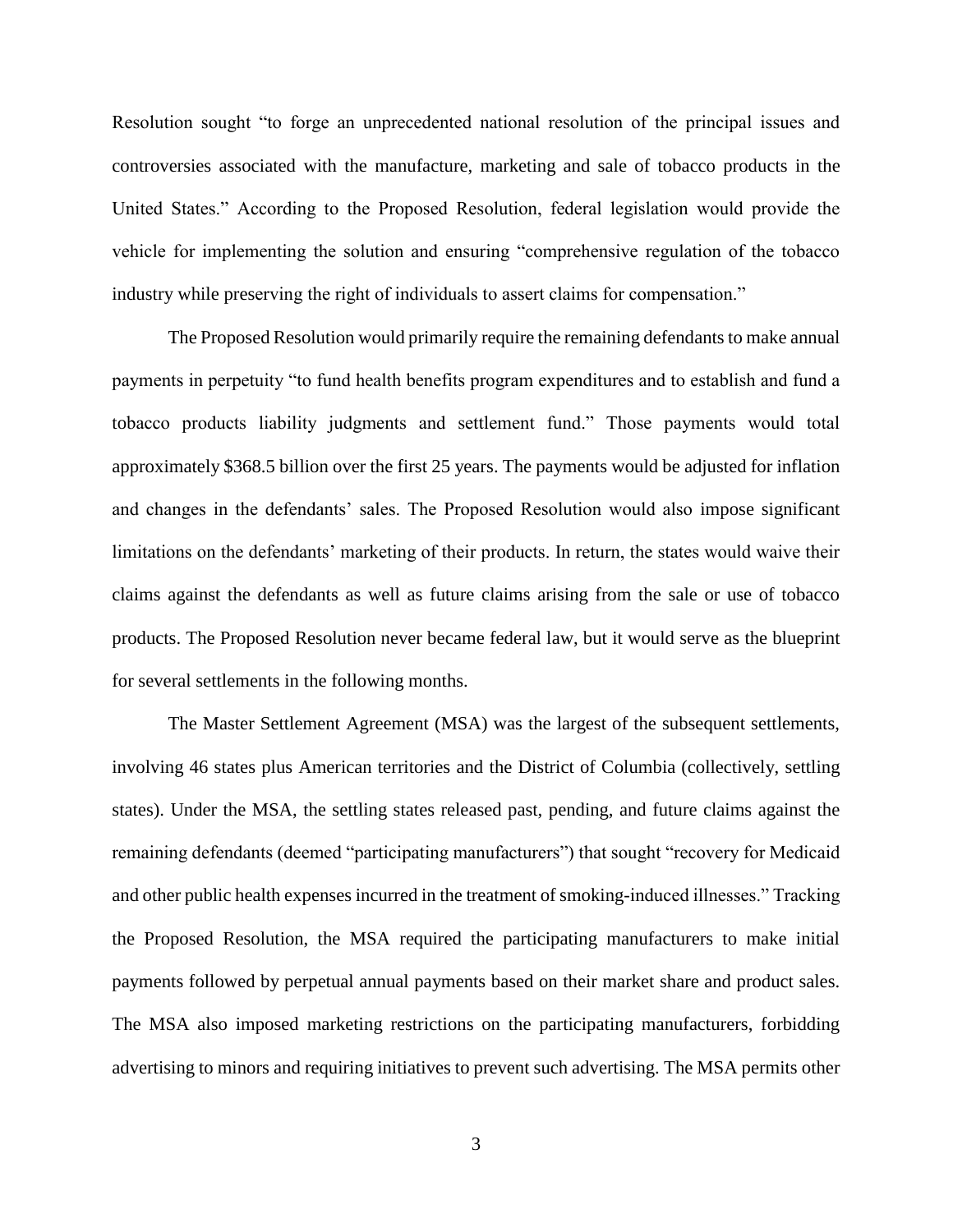tobacco manufacturers to join the MSA, generally requiring these "subsequent participating manufacturers" to comply with the MSA's restrictions and ongoing payment scheme to receive the same release of claims that the participating manufacturers received.

Texas was not a party to the MSA. Instead, Texas and three other states—Minnesota, Mississippi, and Florida—reached individual settlements with the remaining tobacco defendants. For purposes of this case, the differences between these settlements are negligible. The Texas Comprehensive Settlement Agreement and Release (Comprehensive Settlement) accomplished much of what the Proposed Resolution would have accomplished, exemplified by the Comprehensive Settlement's constant invocation of the Proposed Resolution and the Proposed Resolution's attachment to the Comprehensive Settlement as an appendix. It stated that Texas and the remaining defendants (settling manufacturers)—Philip Morris, Inc., R.J. Reynolds Tobacco Co., Brown & Williamson Tobacco Co., Lorillard Tobacco Co., and United States Tobacco Co. desired to settle on terms "comparable to those contained in the Proposed Resolution, which terms will achieve for Texas immediately and with certainty the financial benefits it would receive pursuant to the Proposed Resolution."

The Comprehensive Settlement required the settling manufacturers to make initial payments to Texas of \$725 million—Texas's 7.25% share of the \$10 billion initial payment to the states set out in the Proposed Resolution. The Comprehensive Settlement also required the settling manufacturers to make annual payments in perpetuity. Adjusted by inflation and the settling manufacturers' market share and product sales, the payments may increase, decrease, and even end if a manufacturer stops selling tobacco products altogether. The Comprehensive Settlement stated that the initial payments "constitute[d] reimbursement for public health expenditures by the State of Texas." It further stated that "[a]ll other payments . . . are in satisfaction of all of the State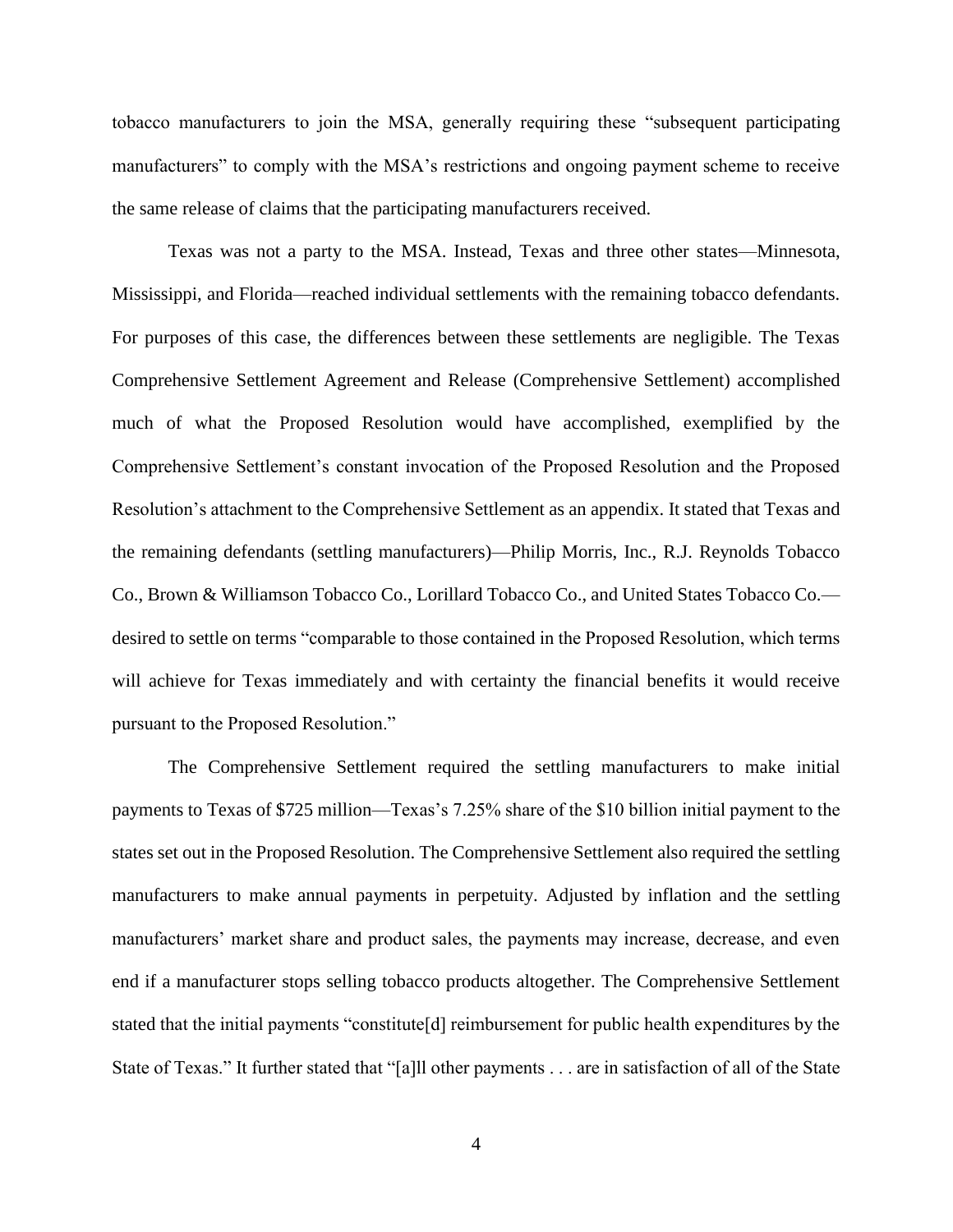of Texas's claims for damages incurred by the State in the year of payment or earlier years, including those for reimbursement of Medicaid expenditures and punitive damages." Pursuant to a most-favored-nation provision, the amount of the payments corresponds to the amount required under the Minnesota settlement, which costs settling manufacturers approximately \$0.64 per cigarette pack. The parties to this litigation do not dispute that the settling manufacturers' payments to the State result in annual revenue of approximately \$500 million.

As in the MSA and Proposed Resolution, the Comprehensive Settlement prohibited the settling manufacturers from marketing to minors and required them to support programs created to reduce underage smoking. Further, the Comprehensive Settlement prevented the settling manufacturers from opposing any legislative or administrative initiatives to strengthen penalties for tobacco-product sales to minors and for minors in possession of those products.

In return, the Settlement secured robust immunity for the settling manufacturers, though they admitted no wrongdoing and disclaimed any liability. Texas released all past claims "that were or could have been made in this action or any comparable federal or state action." And as to future claims, Texas released those claims "directly or indirectly based on . . . the use of or exposure to Tobacco Products manufactured in the ordinary course of business, including without any limitation any future claims for reimbursement for health care costs allegedly associated with use of or exposure to Tobacco Products."

#### **B**

But what of those tobacco manufacturers who are not parties to either the MSA or the statespecific settlements? The Proposed Resolution cautioned that its achievements "would be substantially undercut if certain companies were free to ignore the limitations it imposes, and were instead able to sell tobacco products at lower prices (because they were not making the payments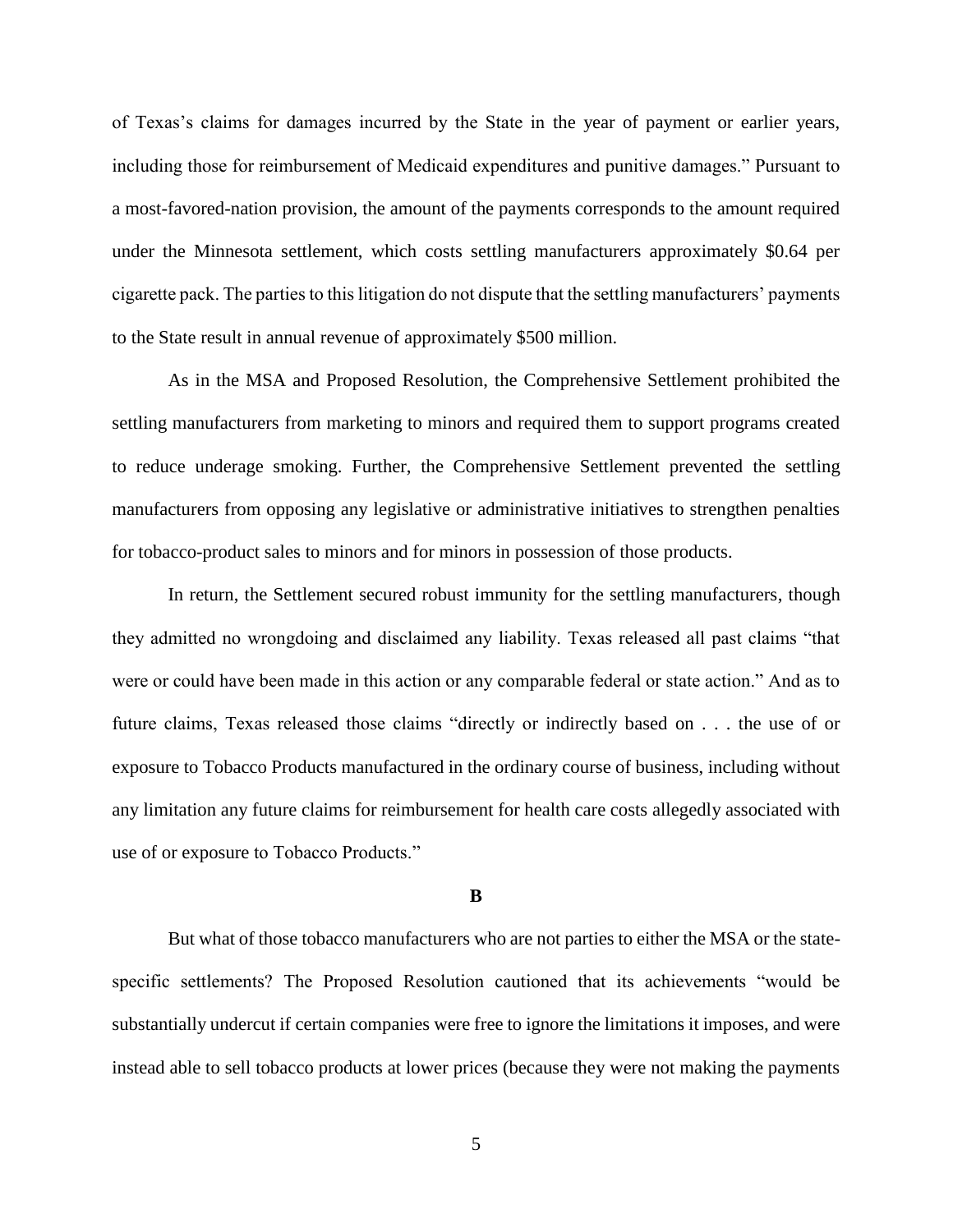described above) and through less restricted advertising and marketing activities." Following the Proposed Resolution's idea of imposing ongoing payments or escrow obligations on these nonsettling manufacturers (NSMs), the MSA and individually settling states established similar methods of dealing with NSMs.

The MSA suggested, and every MSA state has enacted, an escrow statute that requires "non-participating manufacturers" to deposit annual fees. The statutes generally provide that the MSA states can recover a judgment or settlement against NSMs from those escrow accounts. But if any fees remain in the escrow accounts after 25 years, they may be returned with interest to the manufacturers who paid the fees. NSMs have challenged those statutes on due-process and equalprotection grounds, but every federal court to consider those challenges has rejected them.<sup>1</sup>

Minnesota sought to achieve the same goal through a tax on NSMs. That tax currently equates to \$.50 per cigarette pack. In 2006, the Minnesota Supreme Court considered the NSMs' challenge to that tax on equal-and-uniform grounds and rejected the challenge, upholding the tax as rational and reasonably related to its goals of recovering health care costs and reducing underage smoking. $2$ 

In 2013, Texas followed suit. The Legislature passed House Bill 3536, which added Subchapter V to Chapter 161 of the Texas Health & Safety Code. Subchapter V imposes a tax,<sup>3</sup> similar to Minnesota's tax, on NSMs, defined as manufacturers of cigarettes or cigarette tobacco

<sup>1</sup> *See Xcaliber Int'l Ltd. v. Louisiana.*, 612 F.3d 368 (5th Cir. 2010); *Grand River Enters. Six Nations, Ltd. v. Beebe*, 574 F.3d 929 (8th Cir. 2009); *Grand River Enters. Six Nations, Ltd. v. Pryor*, 425 F.3d 158 (2d Cir. 2005); *Star Scientific, Inc. v. Beales*, 278 F.3d 339 (4th Cir. 2002); *S & M Brands, Inc. v. Summers*, 393 F. Supp. 2d 604 (M.D. Tenn. 2005); *PTI, Inc. v. Philip Morris Inc.*, 100 F. Supp. 2d 1179 (C.D. Cal. 2000).

<sup>2</sup> *See Council of Indep. Tobacco Mfrs. of Am. v. State*, 713 N.W.2d 300 (Minn. 2006).

<sup>&</sup>lt;sup>3</sup> The statute calls the measure a "fee," but all parties agree that the measure functions as a tax subject to the Equal and Uniform Clause. *See TracFone Wireless, Inc. v. Comm'n on State Emergency Commc'ns*, 397 S.W.3d 173, 175 n.3 (Tex. 2013).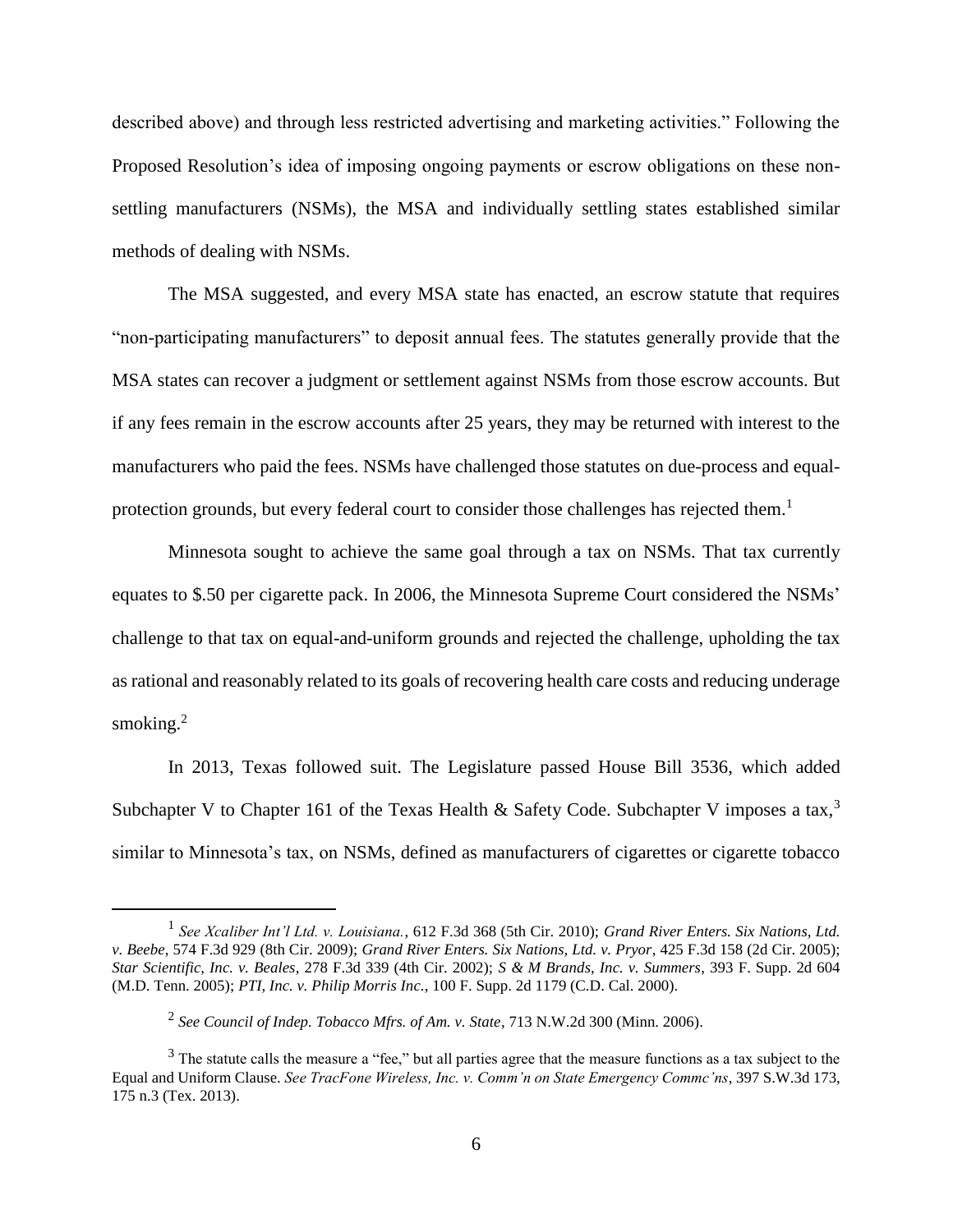products that did not sign either the Liggett Settlement or the Comprehensive Settlement.<sup>4</sup> The

Legislature enumerated various purposes underlying the tax:

(1) recover health care costs to the state imposed by non-settling manufacturers;

(2) prevent non-settling manufacturers from undermining this state's policy of reducing underage smoking by offering cigarettes and cigarette tobacco products at prices that are substantially below the prices of cigarettes and cigarette tobacco products of other manufacturers;

(3) protect the tobacco settlement agreement and funding, which has been reduced because of the growth of sales of non-settling manufacturer cigarettes and cigarette tobacco products, for programs that are funded wholly or partly by payments to this state under the tobacco settlement agreement and recoup for this state settlement payment revenue lost because of sales of non-settling manufacturer cigarettes and cigarette tobacco products;

(4) ensure evenhanded treatment of manufacturers and further protect the tobacco settlement agreement and funding by imposing a partial payment obligation on nonsettling manufacturers that already make payments on Texas sales under the master settlement agreement until a credit amendment to that agreement that will provide those manufacturers with a credit for payments to Texas is effective; and

(5) provide funding for any purpose the legislature determines.<sup>5</sup>

The tax is approximately \$0.55 per cigarette pack for NSMs who did not join the MSA, and \$0.15

per cigarette pack for those NSMs who became subsequent participating manufacturers under the

MSA. All taxes paid "shall apply on a dollar for dollar basis to reduce any judgment or settlement

on a released claim brought against the manufacturer that made the payment."<sup>6</sup>

# **C**

Respondents in this case (collectively, the Coalition) are manufacturers, retailers, and distributors who are subject to this taxation scheme. The Coalition sued the Comptroller and Attorney General (the State), alleging that the tax is unconstitutional under the Equal and Uniform

 $\ddot{\phantom{a}}$ 

<sup>4</sup> *See* TEX. HEALTH & SAFETY CODE §§ 161.602–.603.

<sup>5</sup> *Id.* § 161.601.

<sup>6</sup> *Id.* § 161.612.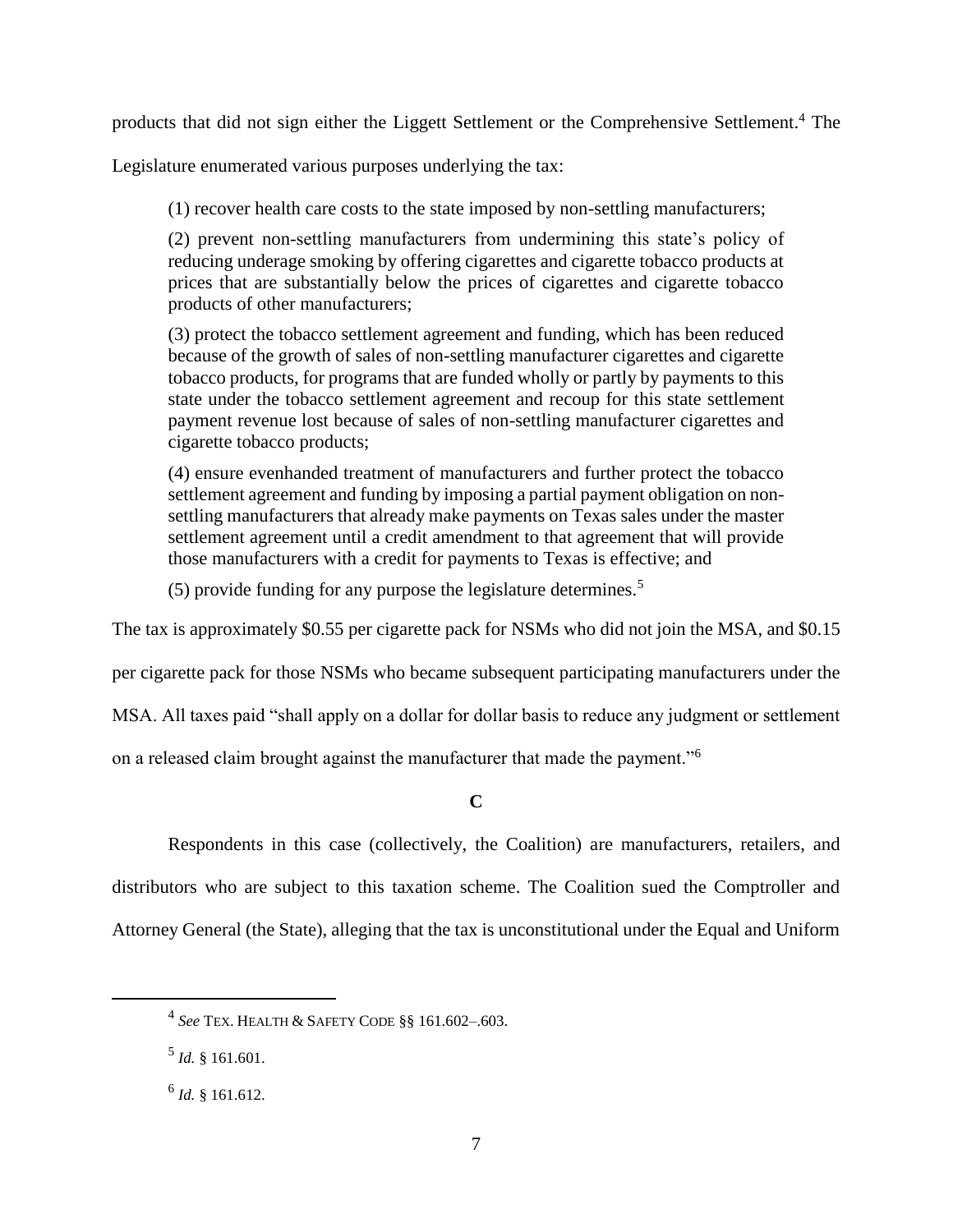Clause of the Texas Constitution and the Equal Protection and Due Process Clauses of the United States Constitution. Specifically, the Coalition claimed that the tax classifications unconstitutionally discriminate against NSMs. The State filed a plea to the jurisdiction, claiming, among other things, that the Coalition had not pleaded viable constitutional claims. The trial court considered that plea along with competing motions for summary judgment. The court rejected the plea and the State's motion for summary judgment, and granted the Coalition's motion for summary judgment, declaring the tax unconstitutional under both the Texas Constitution and the United States Constitution.

The court of appeals affirmed by addressing only the Equal and Uniform Clause claim.<sup>7</sup> The court found no difference between settling manufacturers' products and NSMs' products.<sup>8</sup> It described the Legislature's purposes as "laudable," but nonetheless held that "imposing a tax on only one class of identical products is not equal and uniform under Texas law and cannot be upheld."<sup>9</sup>

We granted the State's petition for review. The Coalition has agreed that its legal arguments "are the same for both the Texas Settlement Agreement and the Liggett Agreement." For ease of reference, we therefore proceed on that understanding, denoting both settlements as "the Settlement" and denoting the settling companies under both settlements collectively as "settling manufacturers," as Chapter 161 does.

 $\ddot{\phantom{a}}$ 

<sup>7</sup> 440 S.W.3d 304.

<sup>8</sup> *Id.* at 311.

<sup>9</sup> *Id.*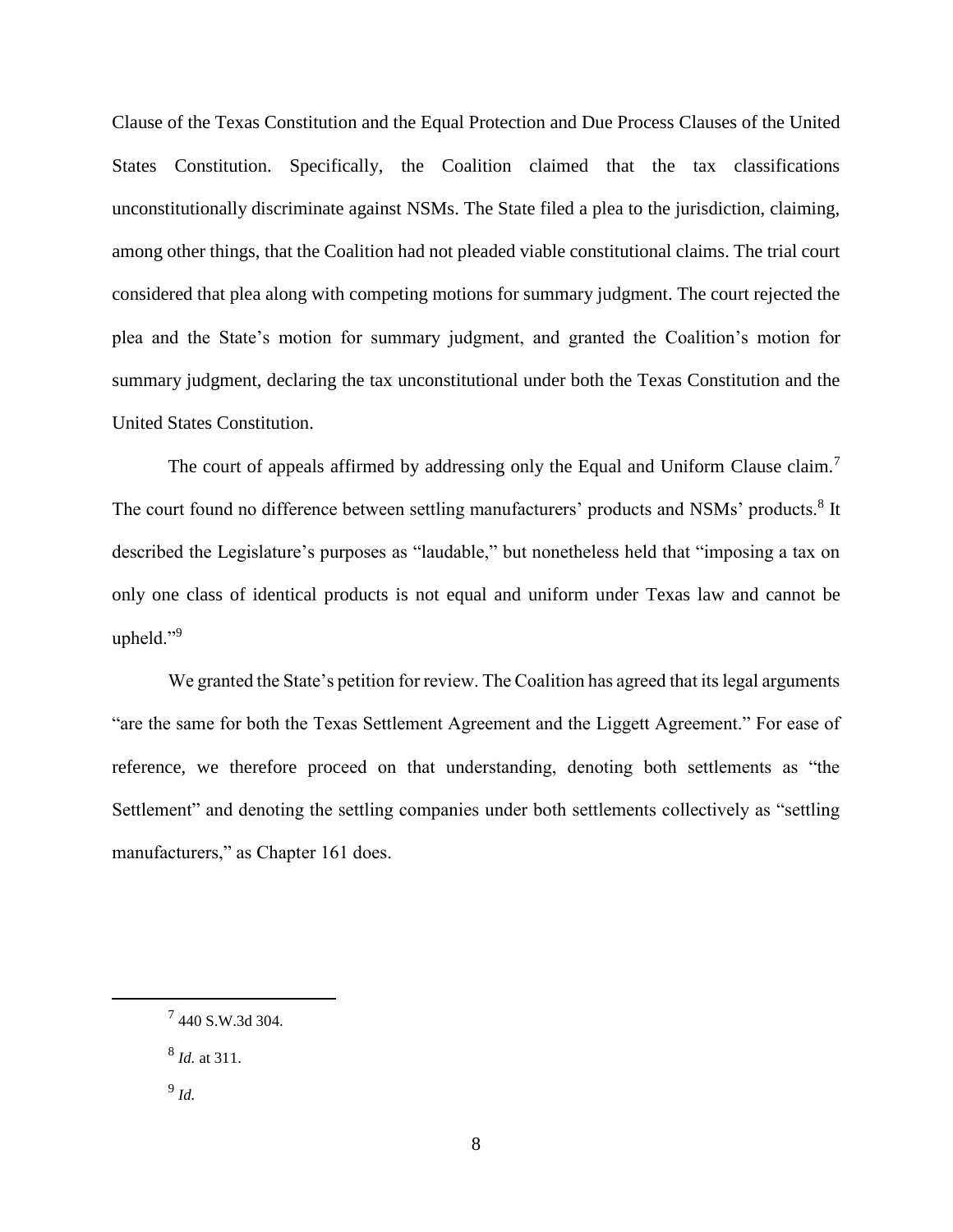The Equal and Uniform Clause is succinct: "Taxation shall be equal and uniform."<sup>10</sup> That mandate generally applies only *within* classes, not *between* classes, and so we have established a two-pronged framework within which we assess the validity of statutory tax classifications. First, a challenged statute is entitled to a "strong presumption" of constitutional validity.<sup>11</sup> This presumption is particularly robust where the constitutionality of taxation statutes is challenged.<sup>12</sup> Second, the Legislature need only have a rational basis in constructing tax classifications.<sup>13</sup> That is, the Legislature must "attempt to group similar things and differentiate dissimilar things" in formulating rational classifications, and must show that the classifications reasonably relate to the purpose of the tax.<sup>14</sup> And above all, "the Legislature must have discretion in structuring tax laws."<sup>15</sup>

No party questions the applicability of the presumption of constitutionality here. Instead, the parties dispute the formulation and application of the rational-basis standard. We therefore begin with a clarification of that standard and then apply it to the facts before us.

# **A**

The parties primarily debate the correctness of the court of appeals' rendition of the rational-basis standard. The court of appeals emphasized that, in assessing the rationality of tax

 $10$  TEX. CONST. art. VIII, § 1(a).

<sup>11</sup> *Vinson v. Burgess*, 773 S.W.2d 263, 266 (Tex. 1989).

<sup>12</sup> *In re Nestle USA, Inc.*, 387 S.W.3d 610, 623 (Tex. 2012) (citing *Vinson*, 773 S.W.2d at 266).

<sup>13</sup> *See id.* at 622–23.

<sup>14</sup> *See id.*

<sup>15</sup> *Id.* at 623.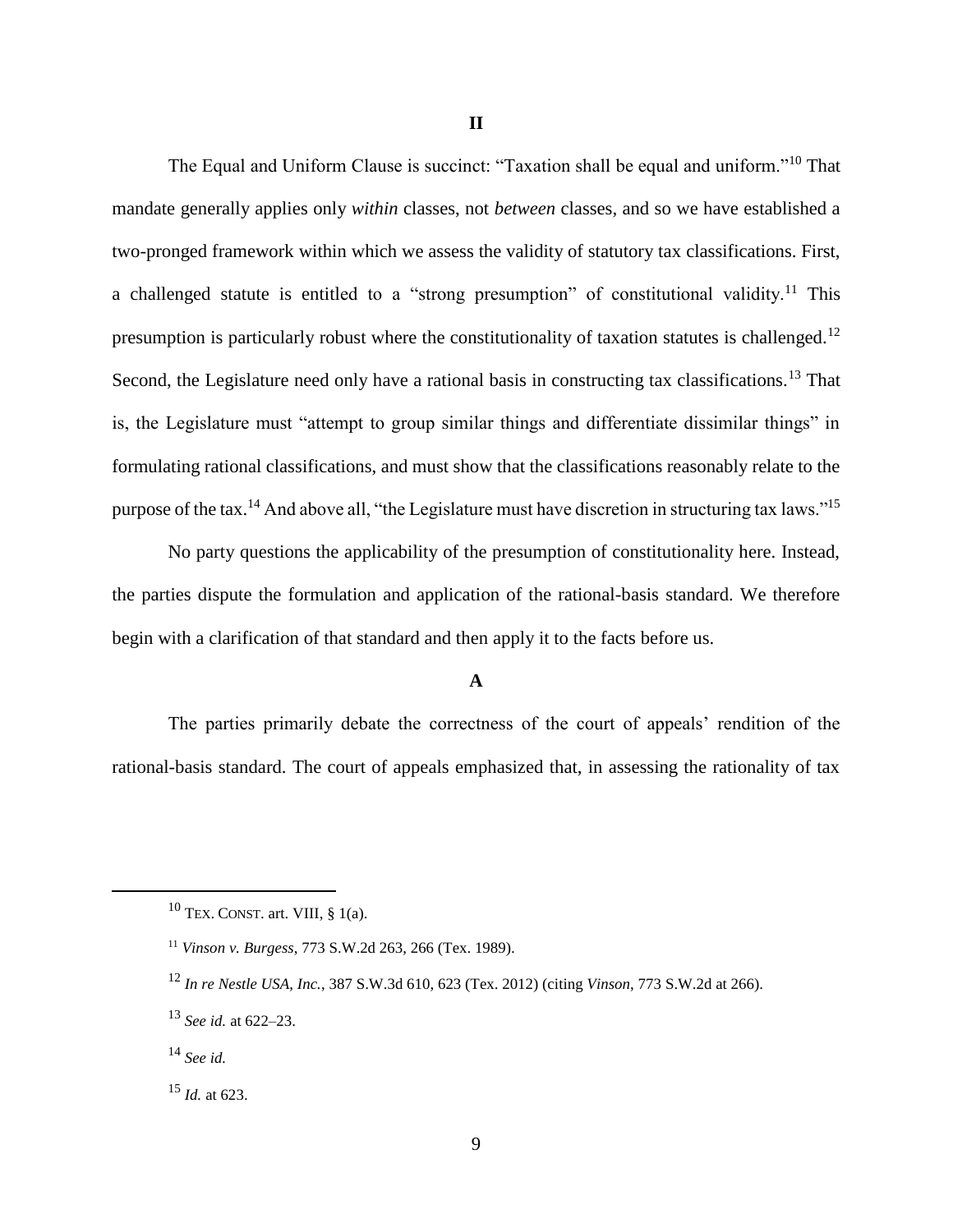classifications, its "focus must be on the subject of the tax, not the entity being taxed."<sup>16</sup> The court then observed that both settling manufacturers and NSMs make identical tobacco products, which were, in its view, the taxed subject matter.<sup>17</sup> Therefore, the court reasoned, despite the "laudable" goals of recovering health care costs to the State and reducing underage smoking, "imposing a tax on only one class of identical products is not equal and uniform under Texas law and cannot be upheld."<sup>18</sup> The State says that a difference in products may be a *sufficient* condition for upholding different tax classifications, but it is not a *necessary* condition. The Coalition counters that, pursuant to its test, the court of appeals appropriately sought to identify *any* difference between settling manufacturers and NSMs and found none.

We do not think the court of appeals' analysis can be read as generously as the Coalition suggests. In addition to its emphasis in the quotations above on the nature of the products, the court repeated that refrain at least two more times. The court stated that there was "no indication in this record that the taxed subject matter . . . differs even slightly when manufactured by [NSMs] versus [settling manufacturers]."<sup>19</sup> Elsewhere, it looked for "justif[ication] [for] the unequal treatment of identical products."<sup>20</sup> Given the court's earlier statement that its "focus must be on the subject of the tax, not the entity being taxed,"<sup>21</sup> it appears the court kept its word by focusing only on the identical nature of the tobacco products manufactured by settling manufacturers and NSMs.

<sup>17</sup> *See id.* 

<sup>18</sup> *Id.*

 $\overline{a}$ 

<sup>19</sup> *Id.*

<sup>20</sup> *Id.*

 $^{21}$  *Id.* 

 $16$  440 S.W.3d 304, 311.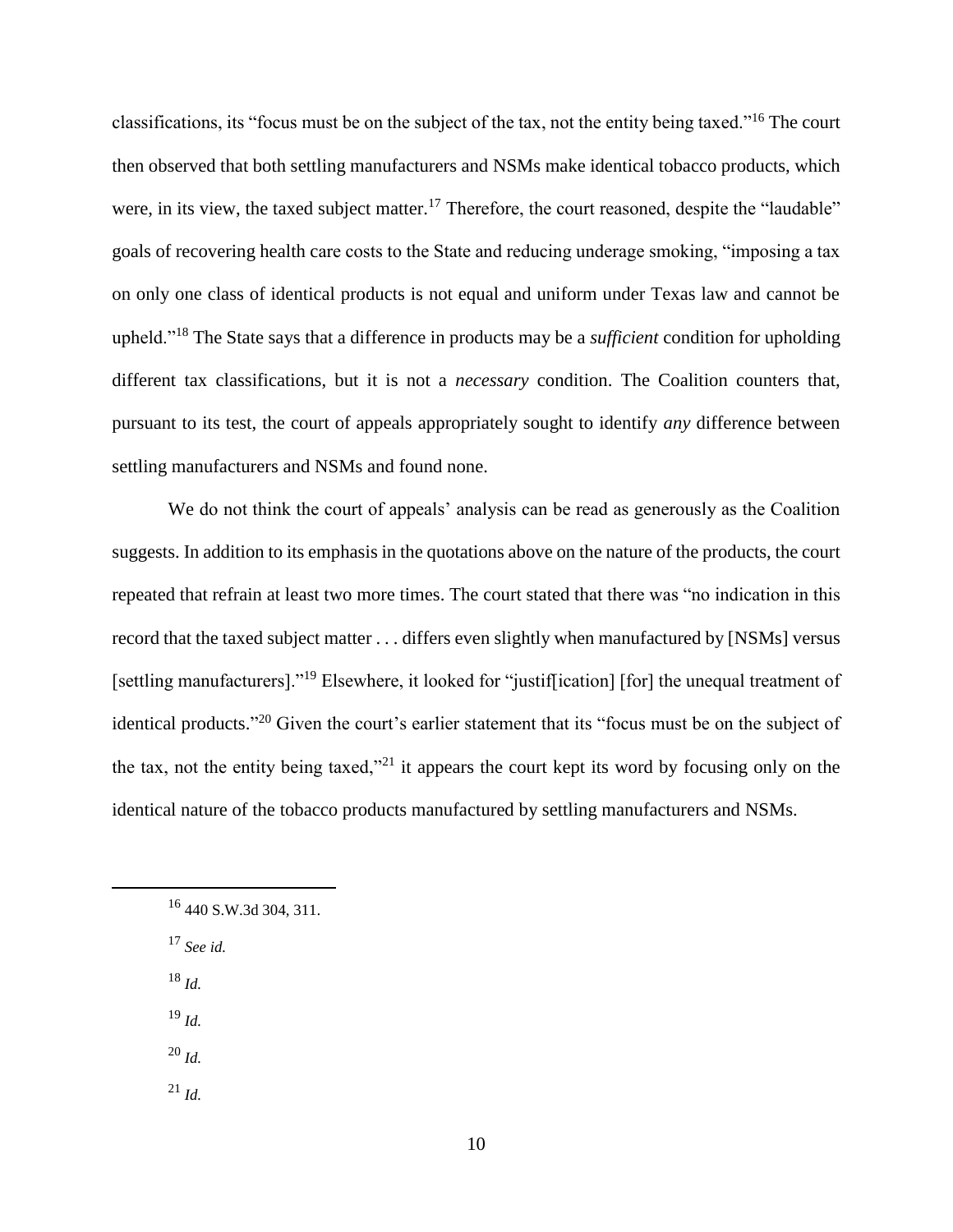That constricted approach diverges from our settled precedent. We have made clear that, "[a]t least where non-property taxes are concerned, the Equal and Uniform Clause generally only prohibits unequal or multiform taxes that are imposed on members of the same class *of taxpayers*."<sup>22</sup> This understanding is deeply embedded in our caselaw. Over 100 years ago, we asked in *Texas Co. v. Stephens* in the occupation-tax context whether "an attempted classification has [any] reasonable basis in the nature of the *businesses* classified[.]" <sup>23</sup> And just a few Terms ago, we reaffirmed this understanding in *Nestle*, another occupation-tax case, noting that "classifying taxpayers for purposes of an occupation tax is not an exception to the Equal and Uniform Clause but a consequence of it."<sup>24</sup> The court of appeals' insistence on focusing on the products and *not* on the entity being taxed is thus at odds with the concerns of the Equal and Uniform Clause. Products do not pay taxes; taxpayers do. For that reason, in the non-property context, the nature of the taxpayer necessarily lies at the heart of any Equal and Uniform Clause inquiry.

This is not to say that differences in taxpayers' products are wholly irrelevant to this inquiry. The Legislature may well find those differences helpful in distinguishing one taxpayer from another. For example, no reasonable person would dispute that an ice cream manufacturer could be classified differently than a computer manufacturer. On that understanding, we have previously mentioned a "[d]ifference[] in the commodities sold or services rendered" as a difference to which the Legislature may look in constructing tax classifications.<sup>25</sup> In the same vein,

<sup>22</sup> *TracFone Wireless, Inc. v. Comm'n on State Emergency Commc'ns*, 397 S.W.3d 173, 181 (Tex. 2013) (emphasis added).

<sup>23</sup> *Tex. Co. v. Stephens*, 103 S.W. 481, 485 (Tex. 1907) (emphasis added).

<sup>24</sup> *Nestle*, 387 S.W.3d at 620.

<sup>25</sup> *Dancetown, U.S.A., Inc. v. State*, 439 S.W.2d 333, 336 (Tex. 1969).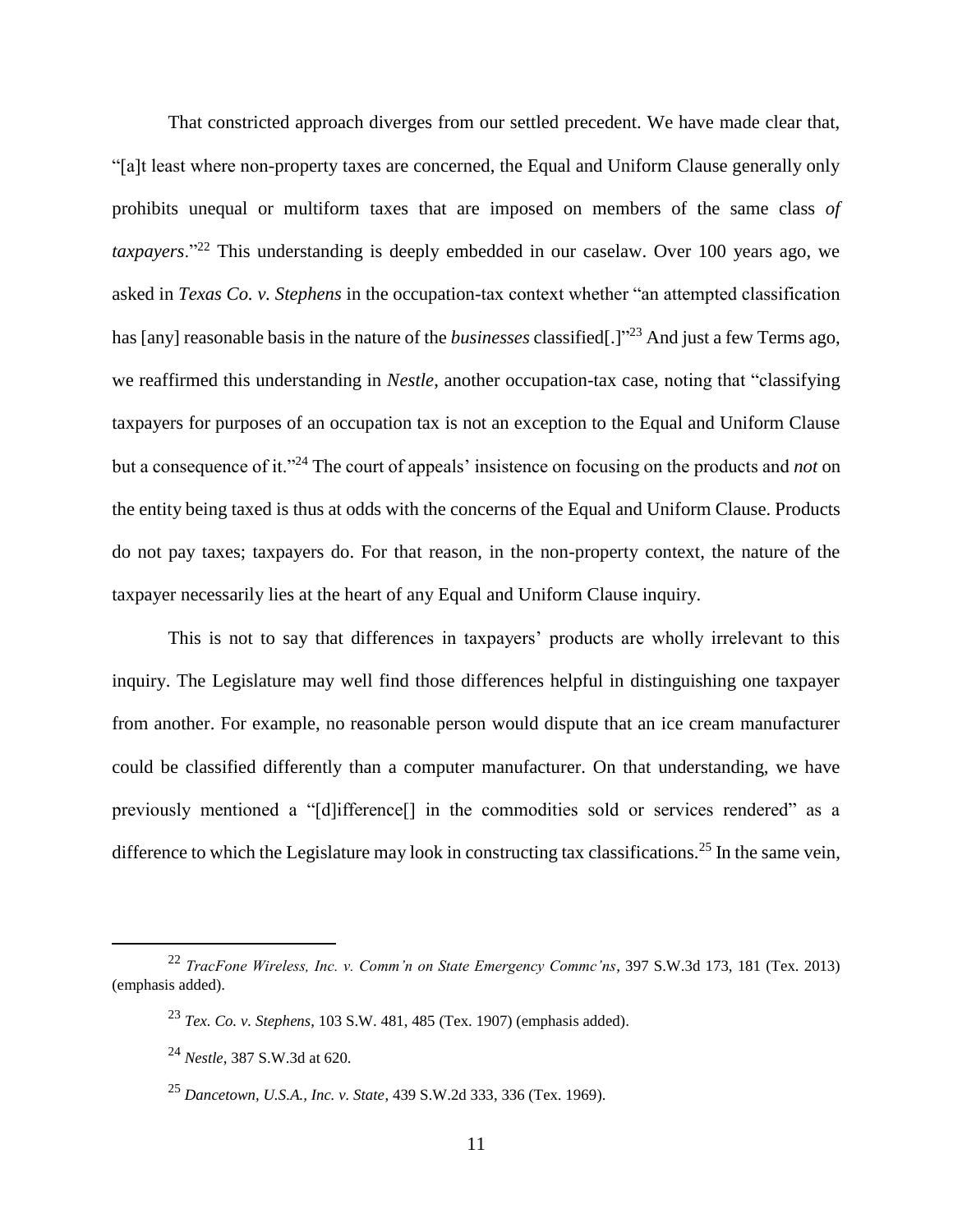we have explained that "[d]ifferences in the profits derived" and "differences in methods of conducting businesses" are also permissible differences upon which the Legislature may rely.<sup>26</sup> Although those differences may be sufficient to sustain tax classifications, none of those differences are the sine qua non of rational tax classifications. Nor is that list of differences exclusive. Our precedents may only be said to delineate the core, not the perimeter, of permissible tax-classification distinctions. All of this flows from the fact that the Legislature retains full discretion when it "attempt[s] to group similar things and differentiate dissimilar things,"<sup>27</sup> subject, of course, to the general rule that the differences must be real, not fanciful.<sup>28</sup> Absent a violation of that rule, our deferential tradition compels respect for the Legislature's differentiating function.

In the end, the Equal and Uniform Clause primarily suggests a question as simple as its text: Is the challenged tax classification rational and reasonably related to the purpose of the tax?

### **B**

Applying that familiar standard, we have little trouble finding that this taxation scheme does not violate the Equal and Uniform Clause.

The Legislature's distinction between settling manufacturers and NSMs is rational on at least two grounds. First, no party disputes that the settling manufacturers shoulder a \$500-millionper-year burden that NSMs do not bear. Asked directly about that distinction at oral argument, the Coalition's counsel candidly admitted, "Apart from [this] tax, [we] would not be paying anything"

<sup>26</sup> *See Stephens*, 103 S.W. at 485; *Hurt v. Cooper*, 110 S.W.2d 896, 901 (Tex. 1937).

<sup>27</sup> *Nestle*, 387 S.W.3d at 622. *See also id.* at 623 ("[W]e believe that the Legislature must have discretion in structuring tax laws."); *Stephens*, 103 S.W. at 485 ("The considerations upon which [tax] classifications shall be based are primarily within the discretion of the Legislature.").

<sup>&</sup>lt;sup>28</sup> *See Stephens*, 103 S.W. at 485 ("The courts . . . can only interfere when it is made clearly to appear that an attempted classification has no reasonable basis in the nature of the businesses classified, and that the law operates unequally upon subjects between which there is no *real* difference to justify the separate treatment of them undertaken by the Legislature." (emphasis added)).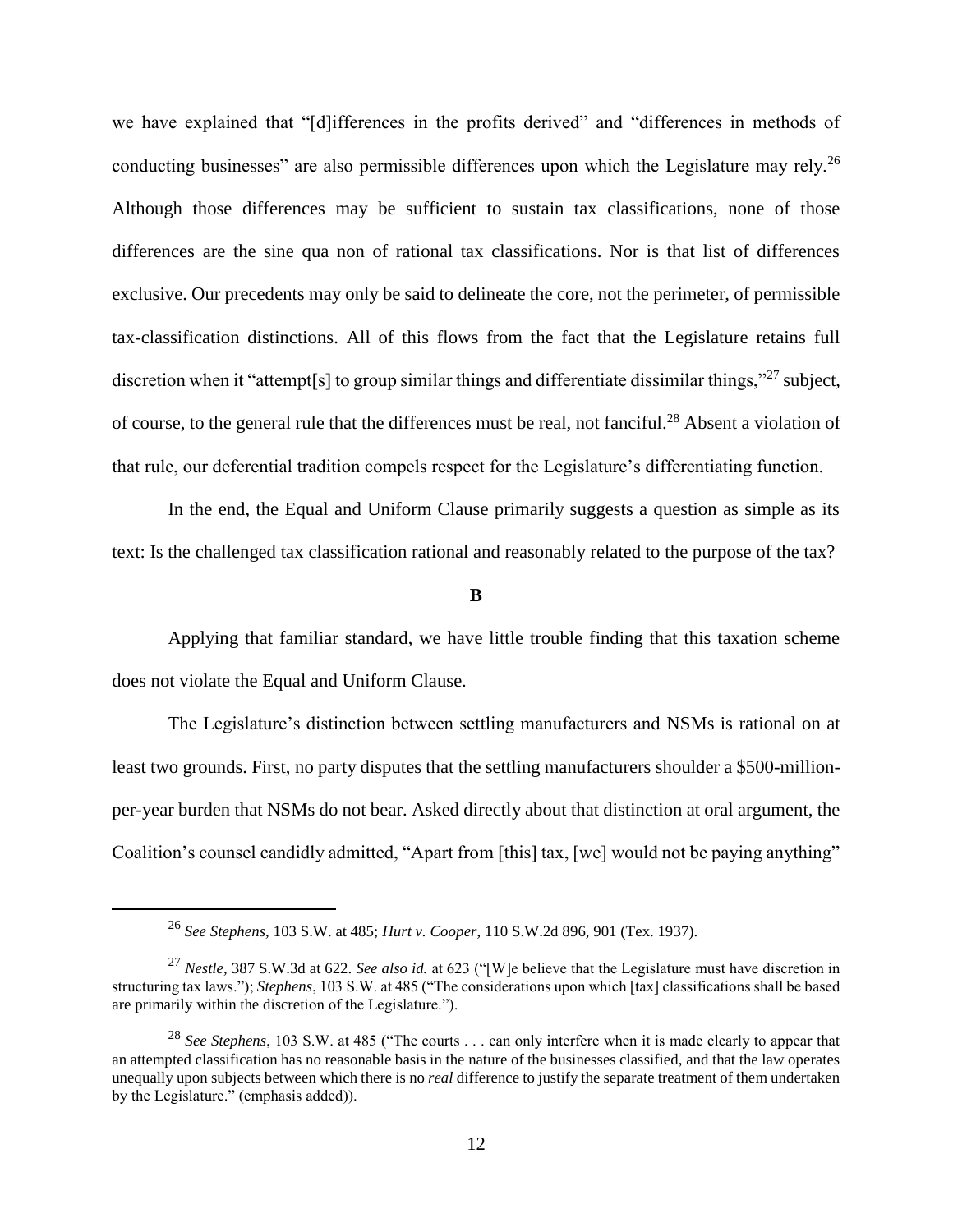to the State. Second, the settling manufacturers function under operating restrictions to which NSMs are not subject. The Coalition says it operates under similar restrictions because it too is legally prohibited from using marketing tactics designed to entice youth. But the Settlement's operating restrictions go further than prohibiting certain marketing tactics. The Settlement prohibits the settling manufacturers from "challeng[ing] existing or proposed legislative or administrative initiatives insofar as they effectuate" objectives like strengthening civil penalties for sales of tobacco products to minors and for minors in possession of these products. That restriction would implicate serious First Amendment concerns if not for the settling manufacturers' agreement, and the Coalition has pointed us to no evidence in the record that its members are subject to a similar restriction.

Those distinctions establish sufficient differences in business operations to justify the nonsettling-manufacturer and settling-manufacturer tax classifications. Our emphasis on businesses' burdens in *Nestle* indicates as much. There, we assessed different franchise-tax classifications and upheld them based on the different burdens the businesses could bear: "[T]he Legislature could certainly conclude that employers' burdens—like compensation, unemployment insurance, and vicarious liability—are greater than those for a business whose work is done by independent contractors."<sup>29</sup> That distinction by analogy is even stronger here. Whereas an employer in *Nestle could* be subject to higher payments, the settling manufacturers *are* subject to higher payments. Indeed, we deferred to what the Legislature "could certainly conclude" in *Nestle*, <sup>30</sup> but here we need only accept the Coalition's concession that its members make no comparable payments to the State. The restriction on the settling manufacturers' challenges to legislative and administrative

<sup>29</sup> *Nestle*, 387 S.W.3d at 623.

<sup>30</sup> *Id.*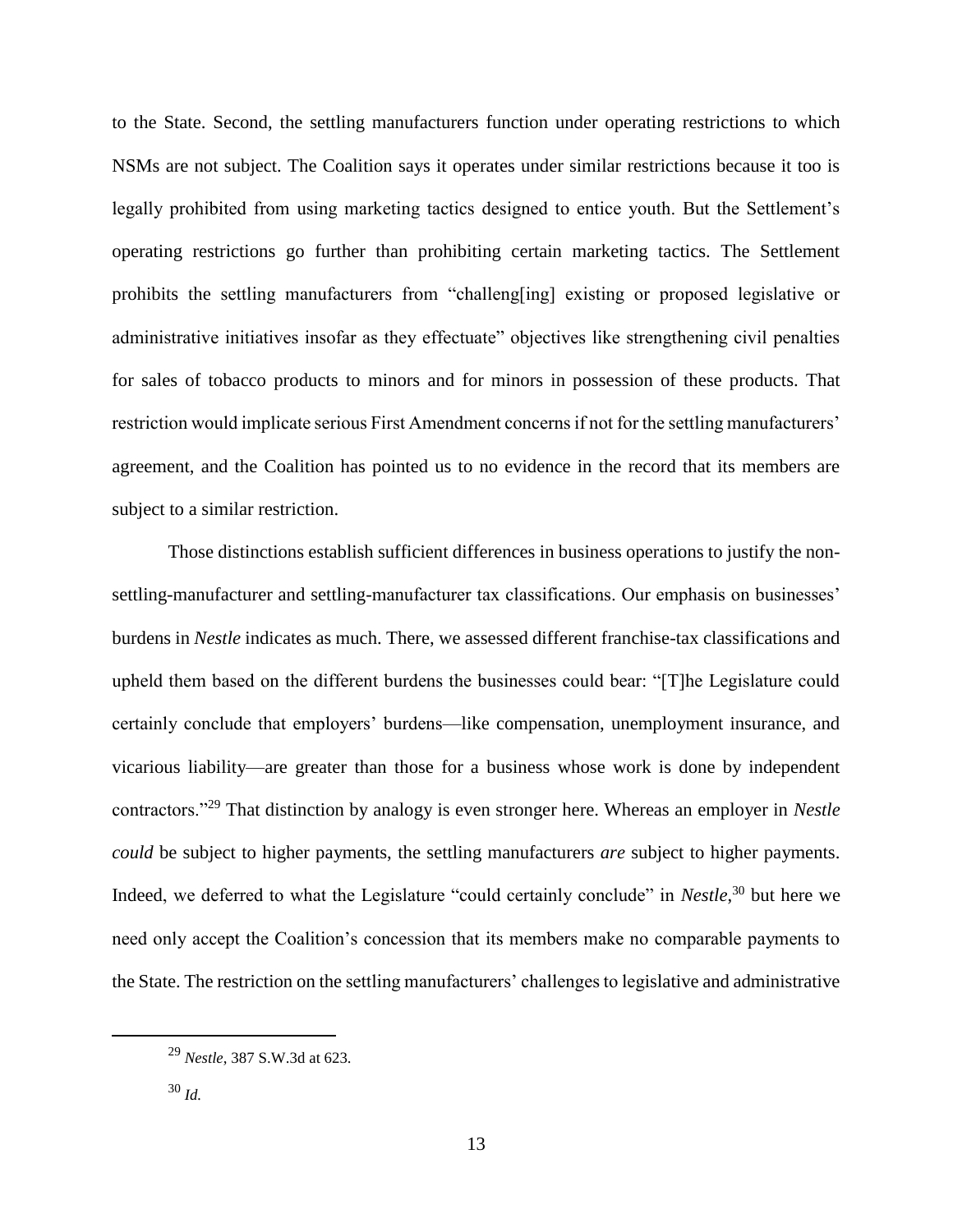initiatives further accentuates the differences between settling manufacturers and NSMs. *A fortiori*  the differences in burdens—"the conditions under which [the businesses] are pursued"<sup>31</sup>—render these tax classifications rational.

The Legislature has also articulated legitimate purposes for the tax. The Legislature primarily aimed to "recover health care costs to the state imposed by non-settling manufacturers," and "prevent non-settling manufacturers from undermining this state's policy of reducing underage smoking by offering cigarettes and cigarette tobacco products at prices that are substantially below the prices of cigarettes and cigarette tobacco products of other manufacturers."<sup>32</sup> The Coalition concedes that all tobacco products impose health care costs on the State, and it does not seriously dispute that the State may generally seek to recover those costs. It also acknowledges that "the government has a legitimate interest in preventing underage smoking." And rightly so. In *American Tobacco Co. v. Grinnell*, we observed that until the late-twentieth century, "unlike the general dangers associated with smoking, . . . the danger of addiction from smoking cigarettes was not widely known and recognized in the community in general, or, particularly, by children or adolescents."<sup>33</sup> We cited approvingly to a Food and Drug Administration regulation, which explained that "because of tobacco's addictive effects, the only way to prevent the ensuing disease and death is to prevent children and adolescents from starting to use tobacco[.]<sup>34</sup> We therefore

<sup>31</sup> *Stephens*, 103 S.W. at 485.

 $32$  Tex. Health & Safety Code §§ 161.601(1)–(2).

<sup>33</sup> 951 S.W.2d 420, 430 (Tex. 1997).

<sup>34</sup> *Id.* at 430–31. *See also FDA v. Brown & Williamson Tobacco Corp.*, 529 U.S. 120, 161 (2000) ("[T]obacco use, particularly among children and adolescents, poses perhaps the single most significant threat to public health in the United States.").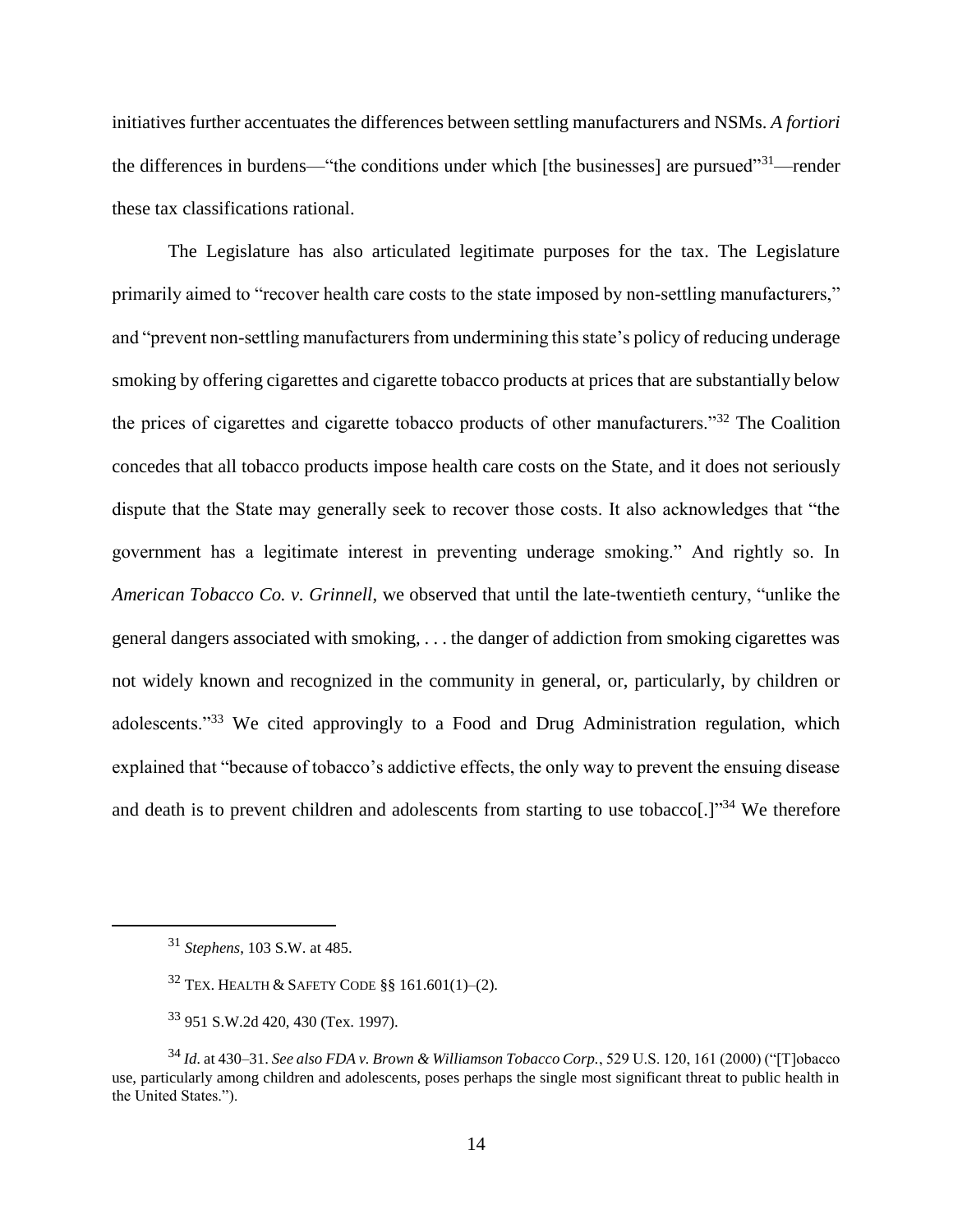agree with the Coalition that recovering health care costs to the State and preventing underage smoking are legitimate purposes underlying the tax.<sup>35</sup>

And finally, the tax classifications are reasonably related to the goals of recovering health care costs and reducing underage smoking. The parties have stipulated that all tobacco products impose health care costs on the State. And the Coalition recognizes that the payments under the Settlement, at least *in part*, reimburse the State for health care costs that flow from settling manufacturers' products. Because no similar reimbursement mechanism was in place for NSMs, it was logical for the Legislature to recover those costs from NSMs whose products create the same health risks. As a corollary, the Legislature could have reasonably determined that if NSMs did not bear the health care costs of their products, they could offer their products at prices substantially lower than the prices of settling manufacturers' products, which would entice youth and undermine the goal of reducing underage smoking. The Legislature in fact *did* so determine.<sup>36</sup> and we hold its classifications are sufficiently related to its stated goals.

\* \* \*

At bottom, the tax classifications do not violate the Equal and Uniform Clause.

#### **III**

<sup>&</sup>lt;sup>35</sup> Having found these purposes constitutionally sufficient, we do not consider the Coalition's argument that the Legislature's other purposes impermissibly seek to protect settling manufacturers' market share. For that proposition, the Coalition relies upon various antitrust cases together with writings from our recent Due Course of Law decision in *Patel v. Texas Department of Licensing & Regulation*, \_\_ S.W.3d \_\_, 2015 WL 3982687 (Tex. June 26, 2015). It appears the Coalition represented to the court of appeals that it "filed suit requesting the trial court to declare the Act unconstitutional as violating the ... Due Course of Law Clause<sup>[]</sup> of the Texas Constitution," Appellee's Br. 13, even though its amended petition never mentions that Clause. And the Coalition argued at length in the court of appeals about the Due Course of Law Clause. *See id.* at 35–37. We think those cases and their tests are properly limited to the particular legal frameworks in which they arose, and in any event, we leave it to the court of appeals to determine whether the Coalition has preserved what amounts to a Due Course of Law challenge.

<sup>36</sup> *See* TEX. HEALTH & SAFETY CODE § 161.601(2).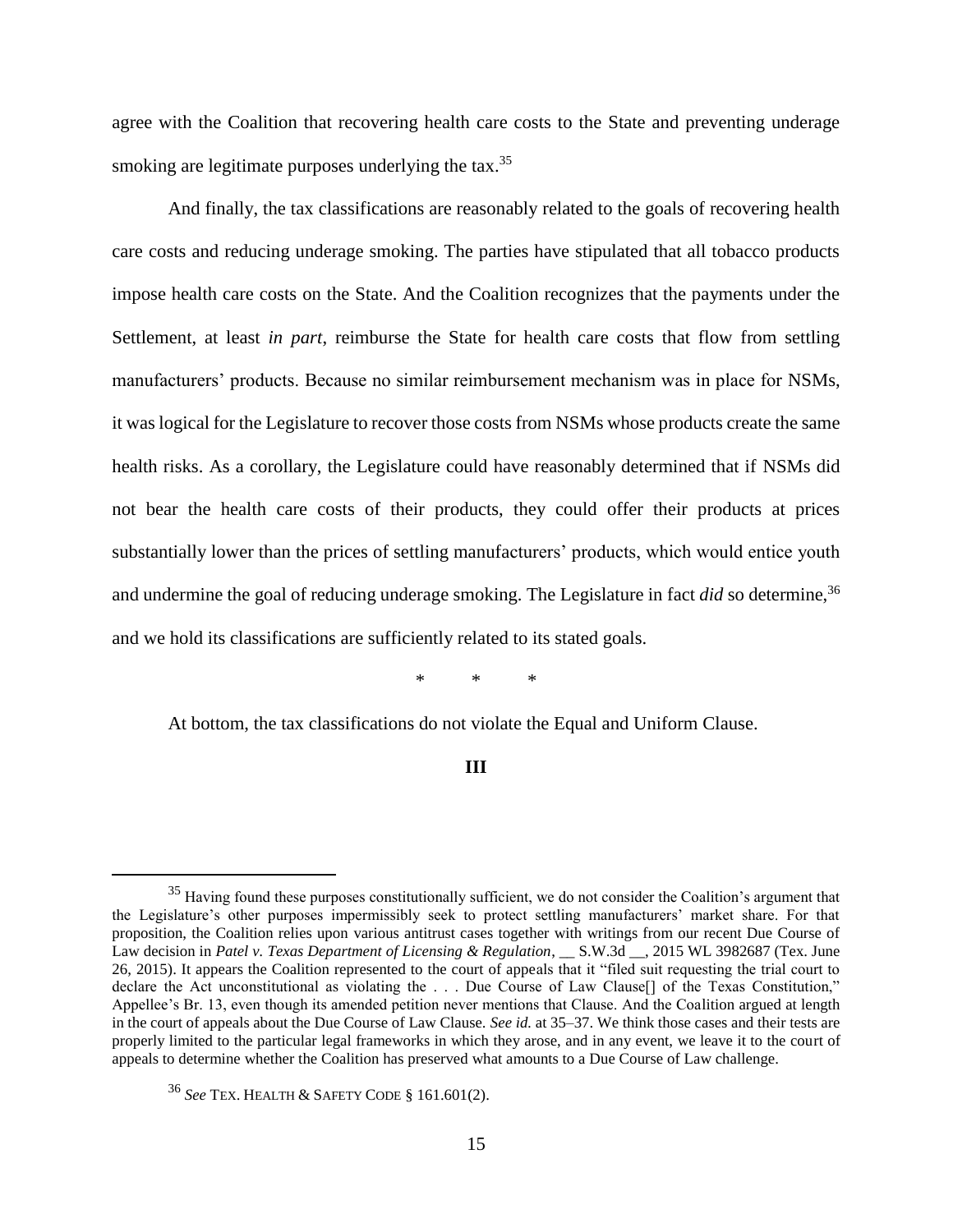The Coalition raises a number of objections to this taxation scheme. It first argues that a settlement may never be considered to classify and tax non-settling parties differently. It then argues that even if a settlement may be considered, the effect of *this* Settlement should not be considered because its perpetual restrictions on settling manufacturers are their punishment for past conduct, and it would be unconstitutional to subject NSMs to similar conditions when they were never sued and never settled. Its final argument is that the Legislature should have taxed *all*  manufacturers, not only NSMs, if it truly wanted to recover health care costs. We find none of these arguments persuasive.

# **A**

The Coalition's broadest argument is that "it is never reasonable to use a private settlement agreement to resolve litigation as a basis for discriminatory taxation."<sup>37</sup> But we have previously approved the effect of a settlement in the face of an Equal and Uniform Clause challenge. And in any event, that broad argument conflicts with the constitutional requirement that the Legislature "attempt to group similar things and differentiate dissimilar things."<sup>38</sup>

This is not the first time we have been asked to consider the effect of a settlement in an Equal and Uniform Clause challenge. Our decision in *Fort Worth Independent School District v. City of Fort Worth* turned in part on such a consideration.<sup>39</sup> In the 1930s, after the United States Court of Appeals for the Fifth Circuit held that Bell's rights-of-way for the placement of poles and

 $37$  At various points in its brief, the Coalition rephrases this objection to say that it is never reasonable to use a business's *voluntary decision* as a basis for discriminatory taxation. We agree with that formulation of the objection: A *decision* to settle cannot by itself constitutionally distinguish that business from identical businesses. But assessing the decision is not the same as assessing the *effect* of the decision. The Equal and Uniform Clause is concerned with what, if any, change in the business flows from the effect of the decision to settle.

<sup>38</sup> *Nestle*, 387 S.W.3d at 622.

<sup>39</sup> 22 S.W.3d 831 (Tex. 2000).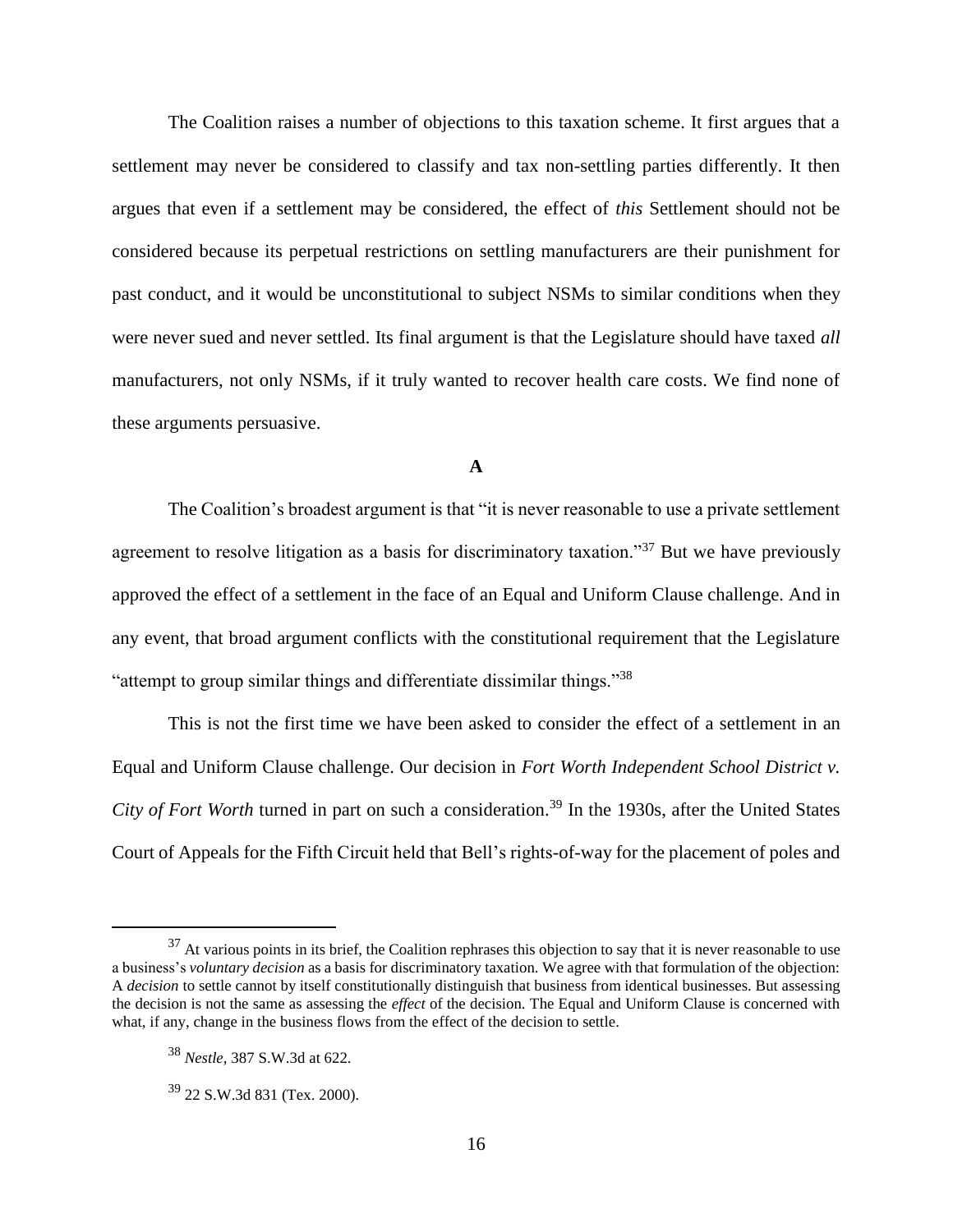wires throughout the City of Fort Worth were taxable property interests, Bell's attorney wrote the City, stating "it will be difficult to formulate a basis of valuation that will not give rise to recurring controversies each year."<sup>40</sup> The attorney expressed hope for "some equitable basis" to "settle the tax question" and "thus terminate the litigation that has been in progress for several years."<sup>41</sup> Specifically, the attorney proposed that Bell pay the City a percentage of its gross revenue each year.<sup>42</sup> Bell and the City negotiated a settlement, which resulted in the City passing an ordinance that required Bell to annually pay two percent of its gross receipts "in lieu of any tax."<sup>43</sup> Bell then executed "a written acceptance of 'the terms of said resolution' as 'approving the settlement and compromise' of the pending litigation."<sup>44</sup> Bell made those annual payments for 55 years.<sup>45</sup>

Bell later challenged the ordinance on the ground that it violated the Equal and Uniform Clause.<sup>46</sup> As we noted, "[n]o other taxpayer in the district had a similar arrangement."<sup>47</sup> Nonetheless, we held that Bell had "failed to establish that the 1936 arrangement was unlawful."<sup>48</sup> Indeed, "[t]he City and the School District were authorized to settle their tax dispute with Bell, which involved difficult valuation issues that were likely to be disputed for years, by agreeing to

<sup>41</sup> *Id.* at 836.

<sup>42</sup> *Id.*

 $\overline{a}$ 

<sup>43</sup> *See id.* at 836–37.

<sup>44</sup> *Id.* at 838.

<sup>45</sup> *See id.*

<sup>46</sup> *Id.* at 839.

<sup>47</sup> *Id.* at 844.

<sup>48</sup> *Id.*

<sup>40</sup> *Id.* at 835–36.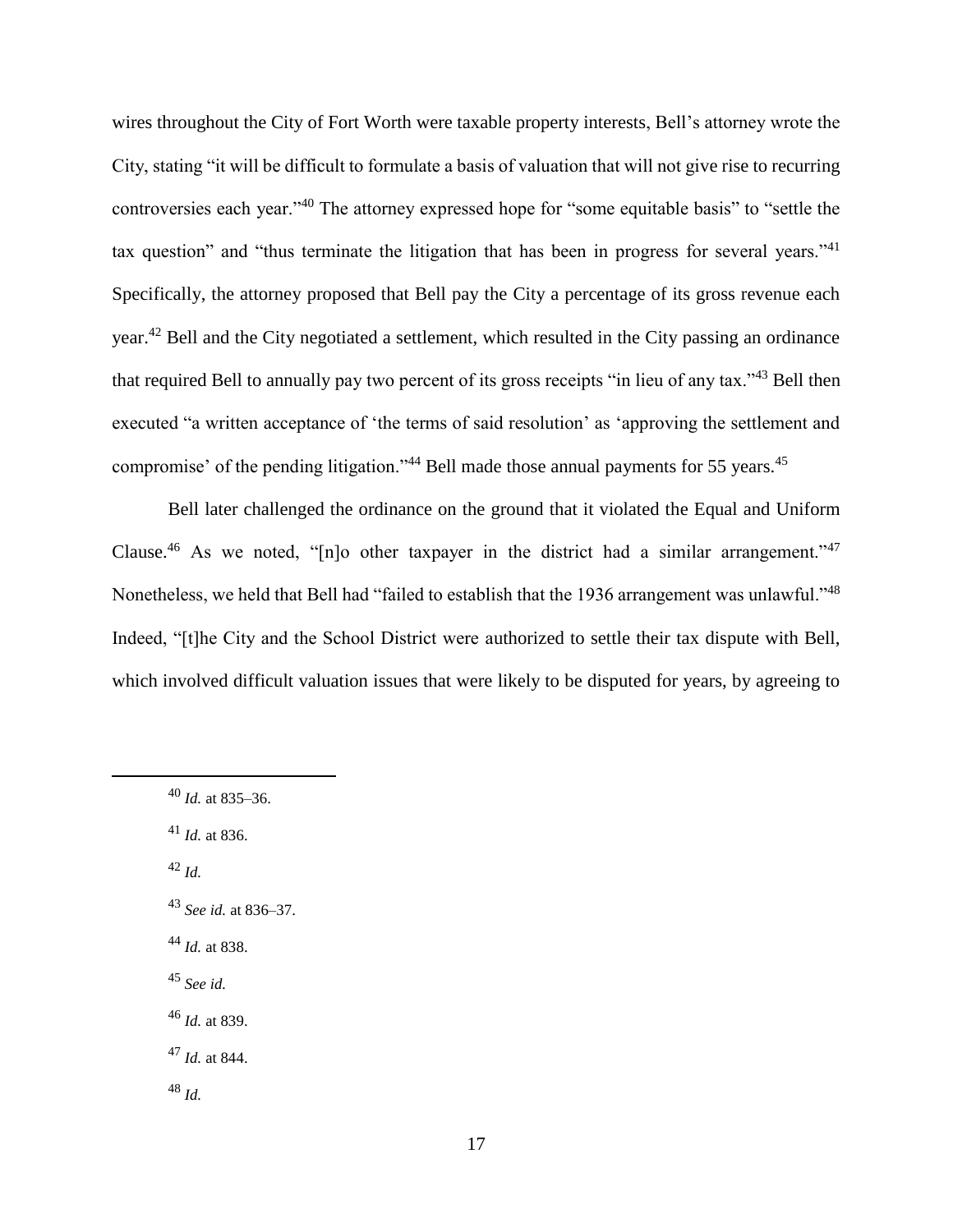an amount that they were satisfied would approximate the tax liability."<sup>49</sup> We cautioned that "[n]either a taxing authority nor a taxpayer can circumvent the constitutional restrictions on, or requirements for, taxation merely by agreeing to settle a dispute."<sup>50</sup> But it is equally true, we stated, that "a fair settlement of a legitimate dispute that contemplates the market value of the property is not unconstitutional simply because it is not an appraisal and assessment done by standard procedure."<sup>51</sup> We therefore held that Bell had failed to establish a violation of the Equal and Uniform Clause.<sup>52</sup>

As with all other cases, that case is, of course, distinguishable on the facts—it dealt with ad valorem taxes, the settlement was a clear attempt to approximate tax liability, the underlying litigation giving rise to the settlement did not contain allegations of wrongdoing, and the property taxpayers not privy to the settlement were not necessarily "competitors" with Bell. All true enough. But as to the broader question of whether the Legislature may, at least in some circumstances, look to the effect of a settlement when establishing tax classifications, that case is not meaningfully distinguishable. Indeed, ours would be an exceedingly odd jurisprudence if it found the effect of a settlement not only constitutionally *significant* but also constitutionally *sufficient* to satisfy tax liability pursuant to the Equal and Uniform Clause, but a verboten consideration when the Legislature ponders whether to impose a tax *at all*. A fair reading of *Fort Worth Independent School District* does not compel that result.

<sup>50</sup> *Id.* at 845.

<sup>51</sup> *Id.*

 $\overline{a}$ 

<sup>52</sup> *See id.*

<sup>49</sup> *Id.* at 844–45.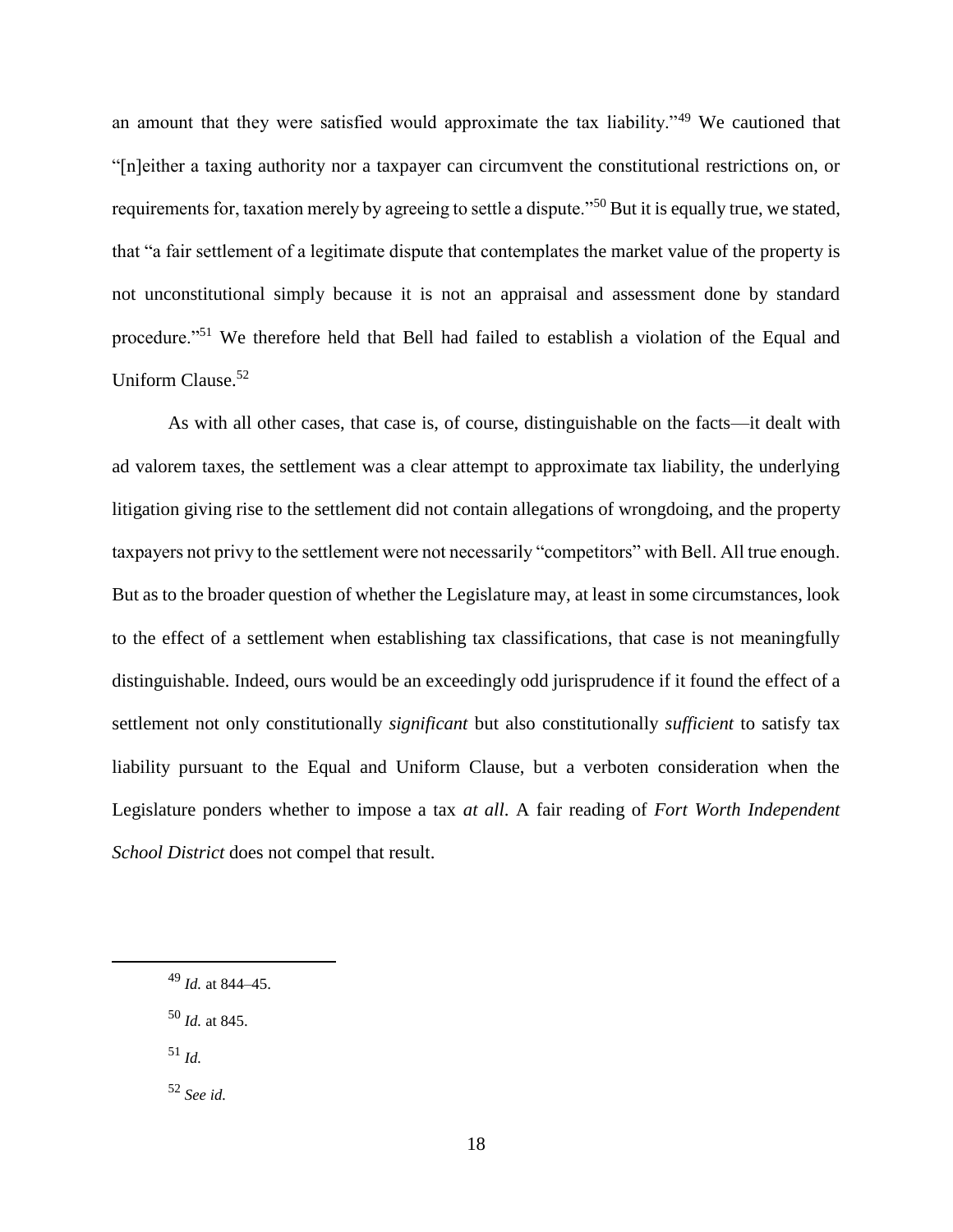And for good reason: We have time and again underscored that it is the province of the Legislature to "attempt to group similar things and differentiate dissimilar things."<sup>53</sup> The discretion inherent in that authority is hobbled by no substantial handicap other than the overriding rule that any claimed difference be "real."<sup>54</sup> That discretion does not require the Legislature to turn a blind eye to the real-world consequences of litigation. Such a blinkered approach would be irrational. At least when the effect of a settlement is to fundamentally transform an entity's business operation, that effect can be considered. We think that incurring a perpetual \$500-million-per-year burden is a sufficiently fundamental transformation that distinguishes settling manufacturers from the Coalition, which, in its own words, "would not be paying anything" absent this tax. The Legislature was thus within its discretion to consider the effect of the Settlement when establishing the settling-manufacturer and NSM tax classifications.

The Coalition complains that there is no workable test that would govern when the Legislature may properly consider a settlement—how wide-ranging must the settlement be? How important must the settlement be? To whom must the settlement be important? What purposes underlying the settlement are relevant in the Equal and Uniform Clause inquiry? All good questions that we need not answer today. Suffice it to say that in the mine run of cases, aside from tax-liability-approximation cases like *Fort Worth Independent School District*, settlements will be unlikely to so fundamentally transform an entity's business operation as to permit the Legislature's consideration. This case may well concern the most extreme settlement that we will ever consider, as evidenced by the State's acknowledgment that the Settlement accomplished changes that

<sup>53</sup> *Nestle*, 387 S.W.3d at 622.

<sup>54</sup> *Tex. Co. v. Stephens*, 103 S.W. 481, 485 (Tex. 1907).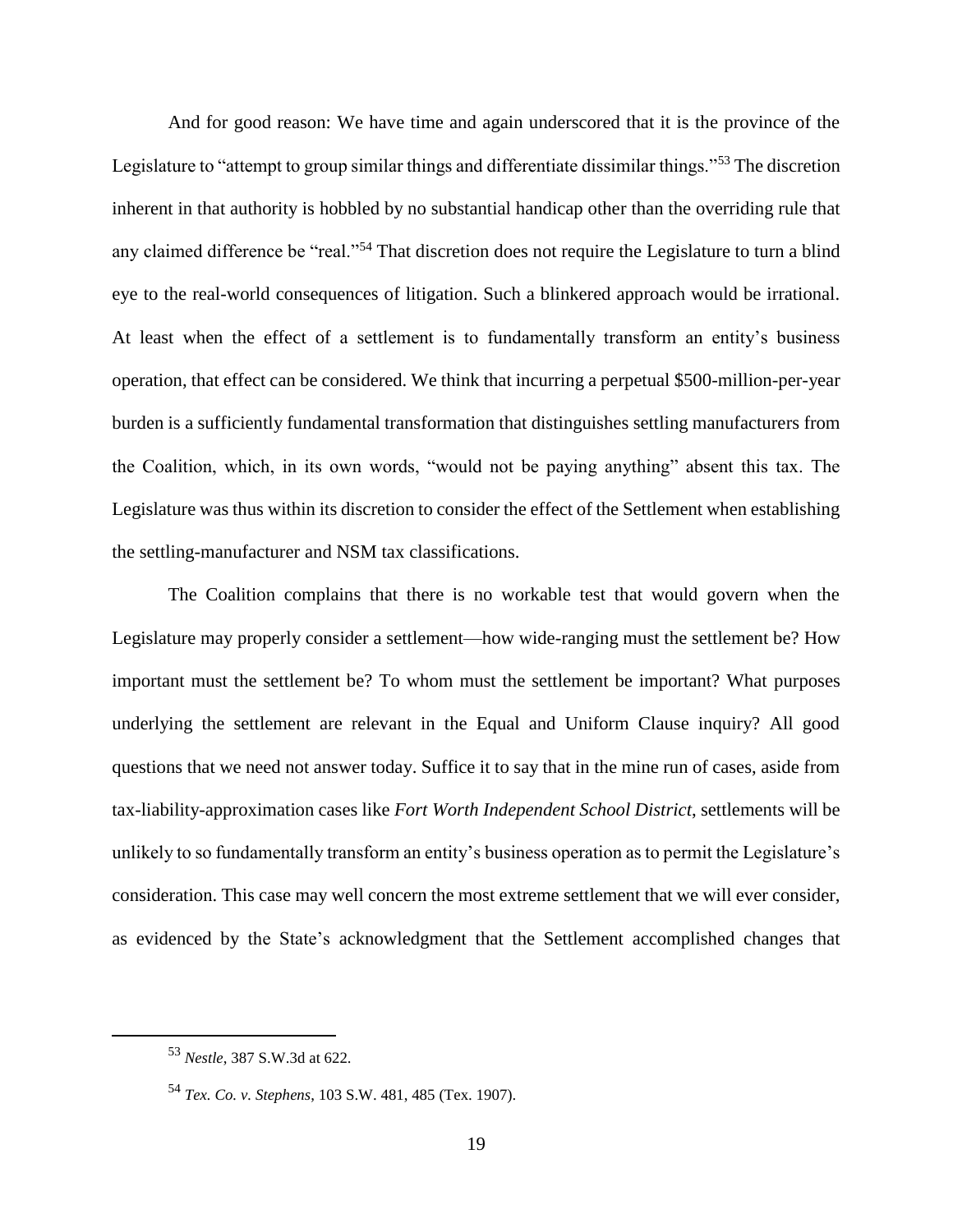"neither legislation nor court judgments could have accomplished." We leave for another day whether it is the *only* settlement that the Legislature may duly consider.

#### **B**

The Coalition's fallback argument is that the effect of *this* Settlement is an inappropriate factor for the Legislature to consider because it serves as the settling manufacturers' punishment for their pre-1998 conduct. We were never accused of wrongdoing, we were never sued, and we never had an opportunity to settle, says the Coalition, and thus the settling manufacturers' punishment cannot be a rational basis for classifying NSMs differently. The State counters that the annual payments are not punitive, but are instead annual reimbursements to the State for ongoing health care costs imposed by the settling manufacturers' products.

From the outset, it is worth pausing to appreciate the sheer breadth of the Coalition's position. Its position is that for sempiternity (or at least until the settling manufacturers decide to stop selling tobacco products), the settling manufacturers will be punished for conduct that occurred during a finite, pre-1998 period in time. Fifty, five hundred, or even five *thousand* years from now, the settling manufacturers will still be making atonement, according to the Coalition. Never mind that the Settlement expressly disclaims any wrongdoing on the part of the settling manufacturers, that punishment-centered view of the perpetual payments is breathtaking. The Coalition's only response to that observation is: The pre-1998 conduct was *really* bad.<sup>55</sup>

We need not divine the role of those payments today, however, because this is an Equal and Uniform Clause challenge, not a contract-interpretation dispute. Contrary to the latter, which necessarily turns on establishing the *correct* interpretation of a contract, the former turns (as

 $\ddot{\phantom{a}}$ 

<sup>55</sup> In the Coalition's view, "the astounding allegations of wrongdoing against [settling manufacturers] in the tobacco litigation do support the large ongoing annual payments."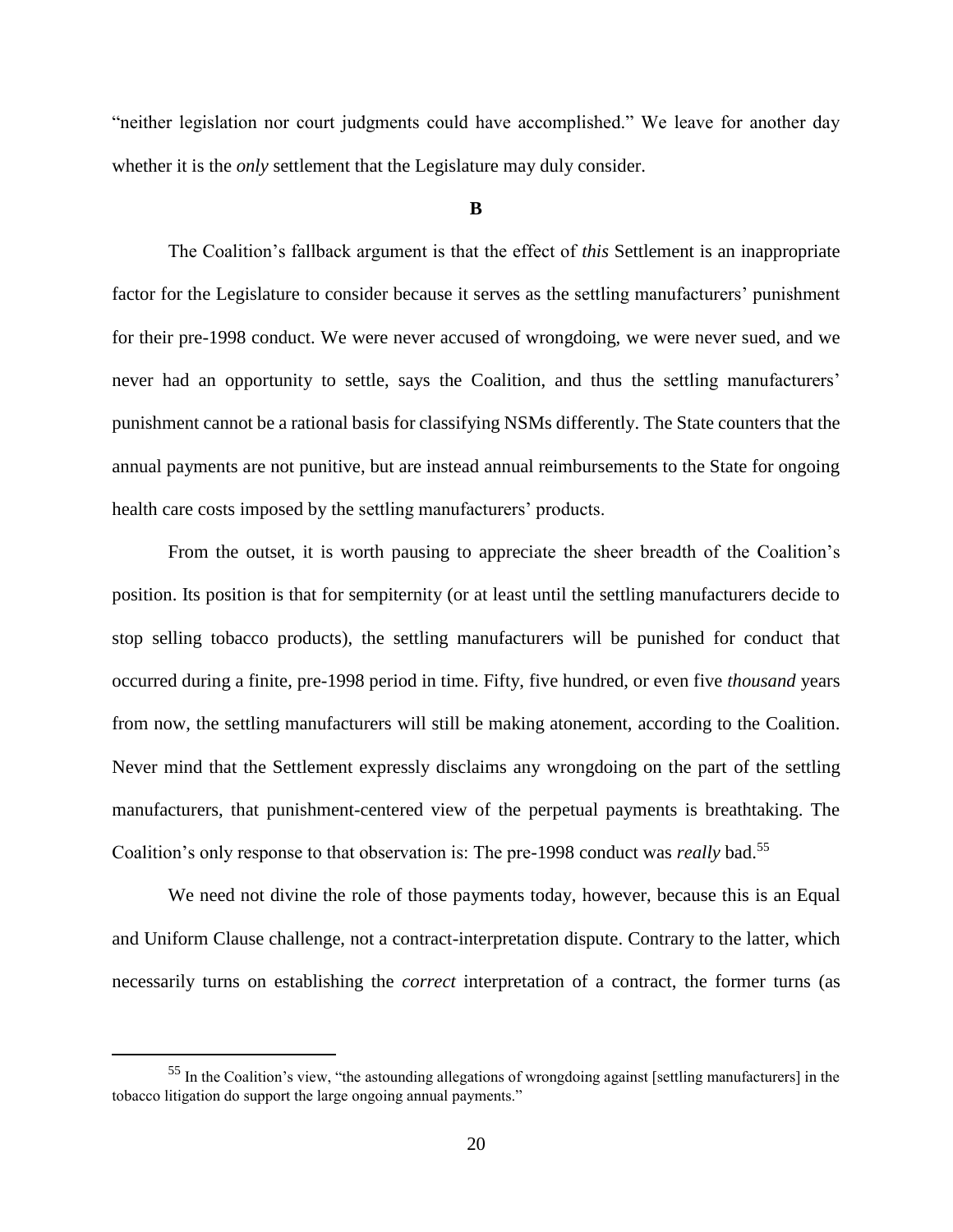relevant here) on whether the Legislature's tax classification is rational. Rational-basis review does not require the Legislature to show that its understanding of the record before it is infallible. Of course, the Legislature may not rely on the preposterous, but at least where the contractual language provides firm support for the Legislature's interpretation, the Legislature cannot be said to have acted irrationally. This is the case here. The Settlement expressly provides that the State waived without limitation "any future claims for reimbursement for health care costs allegedly associated with use of or exposure to [the settling manufacturers'] Tobacco Products" in "consideration of the payments to be made by the Settling Defendants." From that language combined with the Settlement's endorsement of the Proposed Resolution's goal of accomplishing "unprecedented and comprehensive regulation of the tobacco industry," the Legislature "could certainly conclude" that the settling manufacturers, as distinct from NSMs, currently reimburse the State for ongoing health care costs associated with their products.<sup>56</sup> The Legislature's interpretation of the payments under the Settlement is therefore rational.<sup>57</sup>

Moreover, as a matter of judicial restraint, we *must* not decide the meaning of those payments today. Though no party in this case has challenged the validity of the Settlement, a definitive description of the payments either way—reimbursement for health care costs or punishment—would prematurely place a thumb on the scales in any future litigation concerning the Settlement's validity. The Coalition's counsel admitted as much at oral argument, noting in response to a suggestion that any punishment for pre-1998 conduct must cease at some point, "If they want to litigate [over whether] the contract is valid, that would be the argument to be made."

<sup>56</sup> *See Nestle*, 387 S.W.3d at 623.

<sup>57</sup> We express no opinion on the role, if any, of a settlement in this rational-basis analysis if the effect of the settlement was clearly intended to be punitive.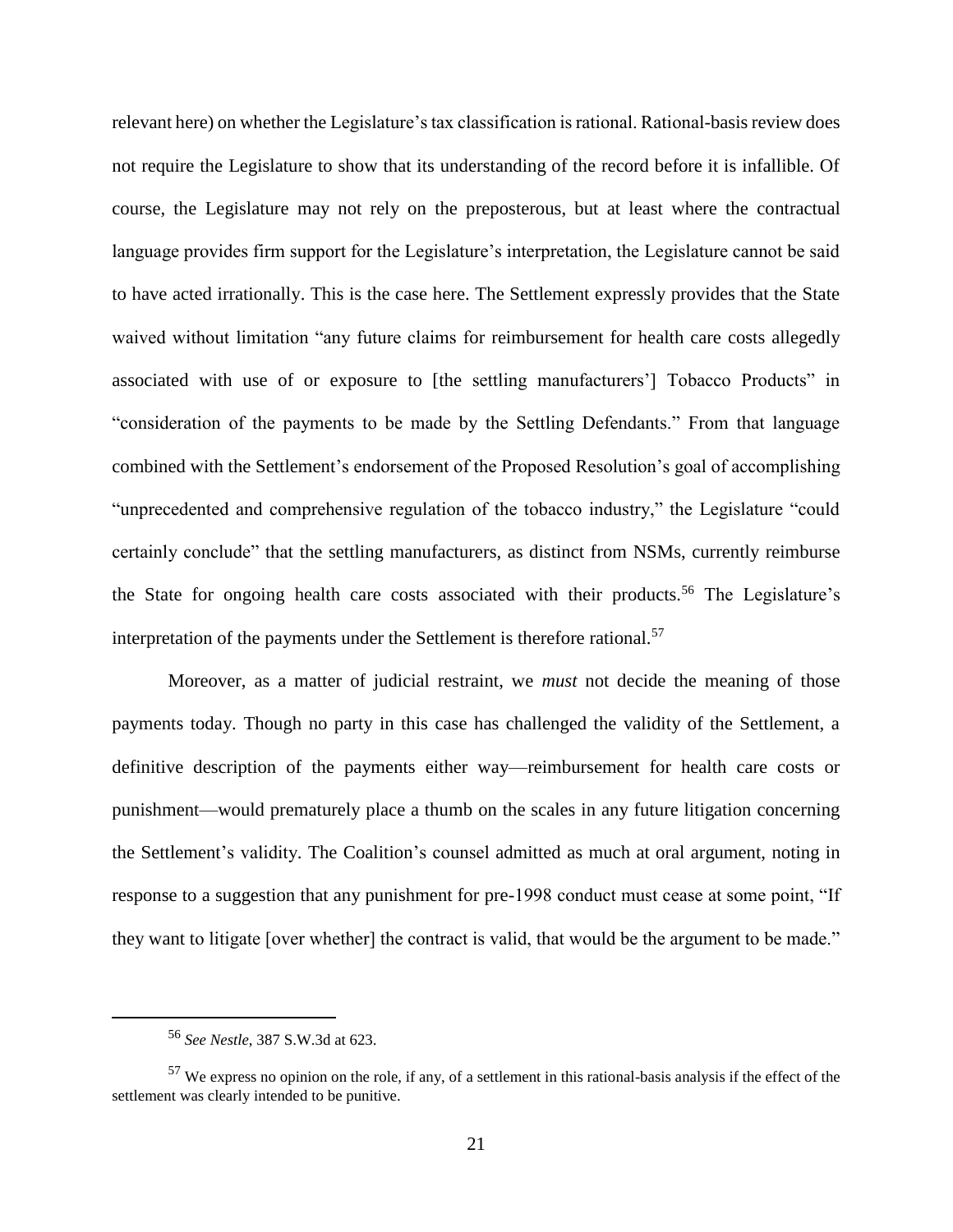Without an actual challenge to the Settlement, without full briefing from all parties to the Settlement, and without complete vetting of the parties' potential arguments in the lower courts, we are ill-prepared to offer—and constitutionally prohibited from offering<sup>58</sup>—an advisory interpretation of the Settlement that could have significant, lasting consequences.

**C**

The Coalition's remaining argument is that the Legislature should have taxed *everybody* both settling manufacturers and NSMs—if it truly wanted to recover health care costs.<sup>59</sup> But there are commonsense reasons why the Legislature could have chosen to tax only NSMs, and our precedent compels deference to those reasons.

First, the Legislature believes (rationally so, as discussed above) that the State is already recovering from settling manufacturers the health care costs that flow from the settling manufacturers' products. It would be nigh irrational to demand these costs two times over. Our Constitution does not require the Legislature to err on the side of taxation.

Second, if the Legislature had enacted an across-the-board tax, it would have been forced to undermine at least one of its policy goals, which was to prevent underage smoking. The Legislature's theory was that, contrary to the settling manufacturers, NSMs had the distinct advantage of not bearing the health care costs of their products, thereby enabling them to offer their products at lower prices more attractive to youth. Reducing underage smoking, the theory goes, thus depends upon NSMs bearing the burden of the health care costs imposed by their

<sup>58</sup> *See, e.g.*, *Brooks v. Northgien Ass'n*, 141 S.W.3d 158, 164 (Tex. 2004) ("A judicial decision reached without a case or controversy is an advisory opinion, which is barred by the separation of powers provision of the Texas Constitution." (citing TEX. CONST. art. II, § 1)).

<sup>59</sup> Of course the Legislature is not *required* to tax everybody. As discussed above, settling and non-settling manufacturers comprise different classes, and the Equal and Uniform Clause only applies *within* classes.